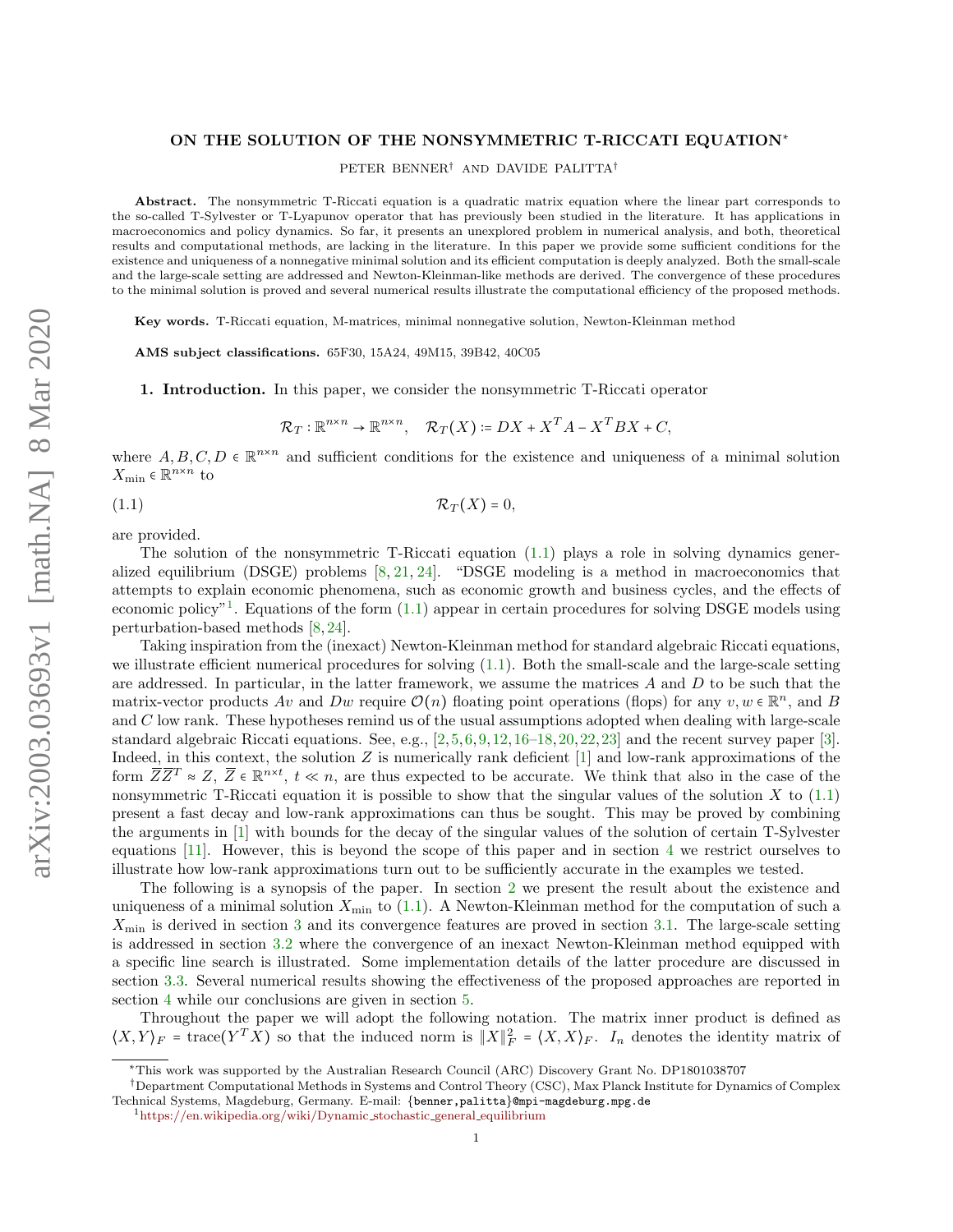order n and the subscript is omitted whenever the dimension of I is clear from the context. The brackets [⋅] are used to concatenate matrices of conforming dimensions. In particular, a MATLAB-like notation is adopted and  $[M, N]$  denotes the matrix obtained by augmenting M with N.  $A \geq 0$  ( $A > 0$ ) indicates a nonnegative (positive) matrix, that is a matrix whose entries are all nonnegative (positive). Clearly,  $A \leq 0$  $(A < 0)$  if  $-A \ge 0$   $(-A > 0)$  and  $A \ge B$  if  $A - B \ge 0$ . Moreover, we recall that a matrix A is a Z-matrix if all its off-diagonal entries are nonpositive. It is easy to show that a Z-matrix can be written in the form  $A = sI - N$ where  $s \in \mathbb{R}$  and  $N \ge 0$ . If  $s \ge \rho(N)$ , where  $\rho(\cdot)$  denotes the spectral radius, then A is called M-matrix.

Furthermore, we will always suppose that the following assumption holds.

Assumption 1.1. We assume that

- B is nonnegative,  $B \ge 0$ , and C is nonpositive,  $C \le 0$ .
- $I \otimes D + (A^T \otimes I) \Pi$  is a nonsingular M-matrix where  $\otimes$  denotes the Kronecker product while  $\Pi \in \mathbb{R}^{n^2 \times n^2}$ is a permutation matrix given by  $\Pi \coloneqq \sum_{i=1}^n \sum_{j=1}^n E_{i,j} \otimes E_{j,i}$ .

The matrix  $E_{i,j} \in \mathbb{R}^{n \times n}$  in Assumption [1.1](#page-1-1) is the matrix whose  $(i, j)$ -th entry is 1 while all the others are zero.

Notice that  $I \otimes D + (A^T \otimes I)$ II being a nonsingular M-matrix implies that the T-Sylvester operator  $\mathcal{S}_T : \mathbb{R}^{n \times n} \to \mathbb{R}^{n \times n}$ ,  $\mathcal{S}_T(X) \coloneqq DX + X^T A$ , has a nonnegative inverse, i.e.,  $\mathcal{S}_T^{-1}(X) \geq 0$  for  $X \geq 0$ . For the standard Sylvester operator  $S : \mathbb{R}^{n \times n} \to \mathbb{R}^{n \times n}$ ,  $S(X) = DX + XA$ , this is guaranteed by assuming A, D to be nonsingular M-matrices. See, e.g. [\[9,](#page-14-6) Theorem A.20].

<span id="page-1-0"></span>2. Existence and uniqueness of a minimal solution. In this section we provide sufficient conditions for the existence and uniqueness of a minimal solution  $X_{\text{min}}$  to [\(1.1\)](#page-0-0) and our result rely on the following fixed-point iteration

(2.1) 
$$
X_0 = 0,
$$
  
\n
$$
DX_{k+1} + X_{k+1}^T A = X_k^T BX_k - C, \quad k \ge 0.
$$

<span id="page-1-3"></span>THEOREM 2.1. The iterates computed by the fixed-point iteration  $(2.1)$  are such that

<span id="page-1-2"></span><span id="page-1-1"></span>
$$
X_{k+1} \ge X_k, \quad k \ge 0,
$$

and, if there exists a nonnegative matrix Y such that  $\mathcal{R}_T(Y) \geq 0$ , then  $X_k \leq Y$  for any  $k \geq 0$ . Moreover,  ${X_k}_{k\geqslant0}$  converges to the minimal nonnegative solution  $X_{\min}$  to [\(1.1\)](#page-0-0).

*Proof.* We first show that  $X_{k+1} \ge X_k$  for any  $k \ge 0$  by induction on k. For  $k = 0$ , we have  $X_1 = S_T^{-1}(-C) \ge$  $0 = X_0$  as  $C \le 0$ . We now assume that  $X_{\bar{k}} \ge X_{\bar{k}-1}$  for a certain  $\bar{k} > 0$  and we show that  $X_{\bar{k}+1} \ge X_{\bar{k}}$ . We have

$$
X_{\bar{k}+1} = S_T^{-1}(X_{\bar{k}}^T BX_{\bar{k}} - C) = S_T^{-1}(X_{\bar{k}}^T BX_{\bar{k}}) + S_T^{-1}(-C) = S_T^{-1}(X_{\bar{k}}^T BX_{\bar{k}}) + X_1 + X_{\bar{k}} - X_{\bar{k}}
$$
  
= 
$$
S_T^{-1}(X_{\bar{k}}^T BX_{\bar{k}}) + X_1 + X_{\bar{k}} - S_T^{-1}(X_{\bar{k}-1}^T BX_{\bar{k}-1} - C) = S_T^{-1}(X_{\bar{k}}^T BX_{\bar{k}} - X_{\bar{k}-1}^T BX_{\bar{k}-1}) + X_{\bar{k}}.
$$

Clearly,  $X_{\bar{k}}^T \ge X_{\bar{k}-1}^T$ , as  $X_{\bar{k}} \ge X_{\bar{k}-1}$  by inductive hypothesis. Therefore, recalling that  $B \ge 0$ , we have

$$
X_{\bar k}^T BX_{\bar k}-X_{\bar k-1}^T BX_{\bar k-1}\geq 0
$$

and  $X_{\bar{k}+1}$  is thus nonnegative.

We now suppose that there exists a nonnegative Y such that  $\mathcal{R}_T(Y) \geq 0$  and we show that  $X_k \leq Y$  for any  $k \geq 0$  by induction on k once again. The result is straightforward for  $k = 0$  as  $X_0 = 0$ . We now assume that  $X_{\bar{k}} \leq Y$  for a certain  $\bar{k} > 0$  and we show that  $X_{\bar{k}+1} \leq Y$ . Since  $X_{\bar{k}} \leq Y$  and  $B \geq 0$ ,  $X_{\bar{k}}^T BX_{\bar{k}} \leq Y^TBY$  so that  $-X_{\bar{k}}^T BX_{\bar{k}} \ge -Y^TBY$ . We can thus write

$$
0 \leqslant DY + Y^T A - Y^T BY + C \leqslant DY + Y^T A - X_{\overline{k}}^T BX_{\overline{k}} + C,
$$

and since  $-X_{\bar{k}}^T BX_{\bar{k}} + C = -DX_{\bar{k}+1} - X_{\bar{k}+1}^T A$  by definition, we get

$$
0 \leqslant DY + Y^T A - DX_{\bar{k}+1} - X_{\bar{k}+1}^T A.
$$

This means that  $S_T(Y - X_{\bar{k}+1}) \geq 0$  which implies  $Y \geq X_{\bar{k}+1}$ .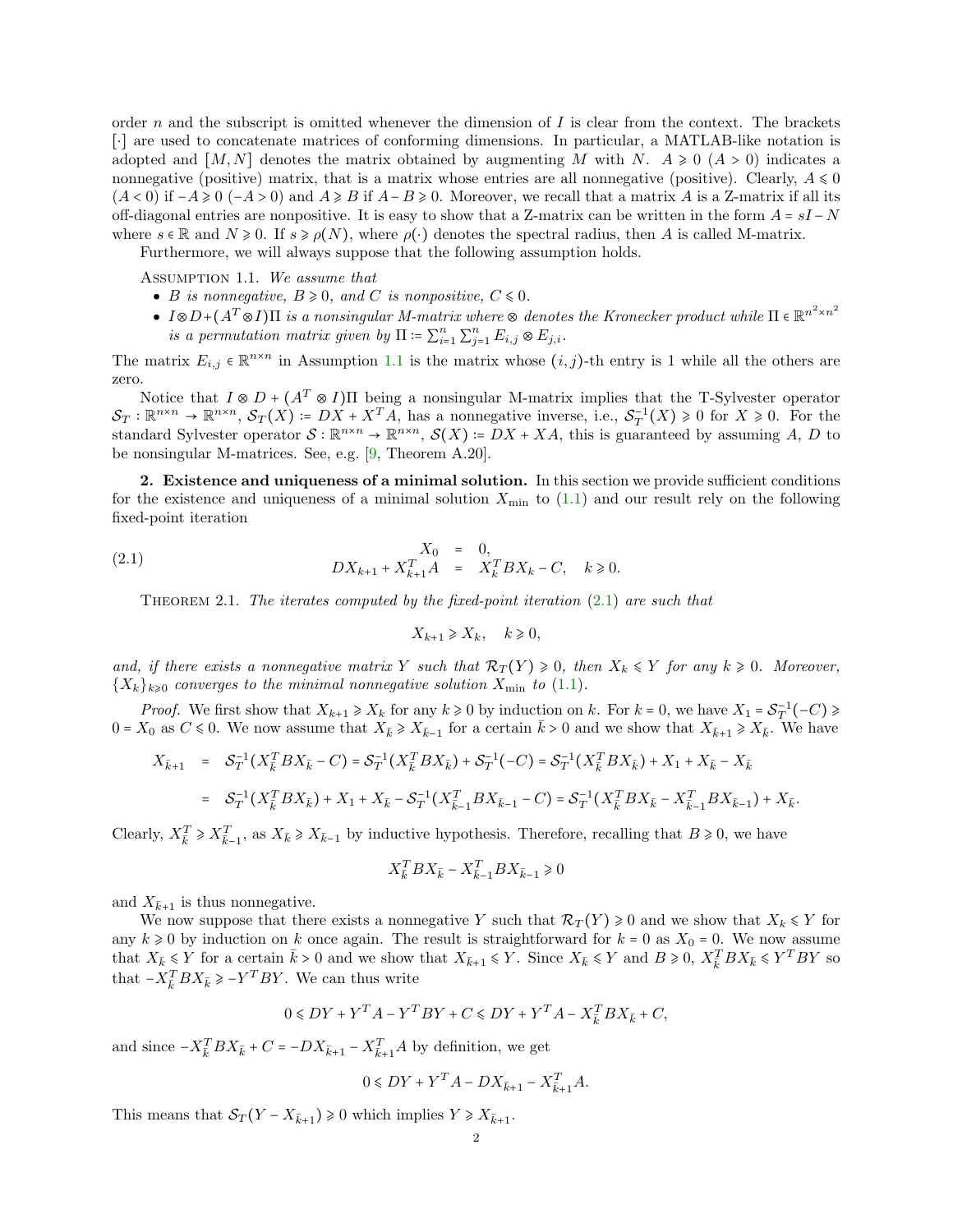In conclusion,  $\{X_k\}_{k\geqslant0}$  is a nondecreasing, nonnegative sequence bounded from above and it thus has a finite limit  $\lim_{k\to+\infty} X_k = X_{\min} \leq 0$ . Taking the limit in both sides of [\(2.1\)](#page-1-2) shows that  $X_{\min}$  is a solution of the equation  $\mathcal{R}_T(X)$  = 0. Moreover,  $X_{\min}$  is the minimal nonnegative solution as we showed that  $X_{\min} \leq Y$ for any nonnegative Y such that  $\mathcal{R}_T(Y) \geq 0$ .  $\Box$ 

A similar result has been shown in [\[14,](#page-14-16) Theorem 2.3] for the (standard) nonsymmetric Riccati equation.

<span id="page-2-0"></span>3. The (inexact) Newton-Kleinman method. The fixed-point iteration [\(2.1\)](#page-1-2) may be not very wellsuited for the actual computation of the minimal solution  $X_{\min}$  and a Newton-Kleinman-like method can be more effective for this task.

The k-th iteration of the Newton method is defined as

$$
\mathcal{R}'_T[X](X_{k+1}-X_k)=-\mathcal{R}_T(X_k),
$$

where  $\mathcal{R}'_T[X]$  denotes the Fréchet derivative of  $\mathcal{R}_T$  at X. For the nonsymmetric T-Riccati operator, we have

<span id="page-2-2"></span>
$$
\mathcal{R}'_T[X](Y) = DY + Y^T A - Y^T B X - X^T B Y = (D - X^T B)Y + Y^T (A - B X),
$$

and therefore the  $(k + 1)$ -st iterate of the Newton method is the solution of the T-Sylvester equation

(3.1) 
$$
(D - X_k^T B)X_{k+1} + X_{k+1}^T (A - BX_k) = -X_k^T BX_k - C.
$$

Depending on the problem size  $n$ , different state-of-the-art methods can be employed for the solution of the equations [\(3.1\)](#page-2-2). See, e.g., [\[10,](#page-14-17)[11\]](#page-14-15). However, we first need to guarantee that the sequence  $\{X_k\}_{k\geqslant 0}$  generated by  $(3.1)$  is well-defined and it converges to  $X_{\text{min}}$ ; this is the topic of the next section.

<span id="page-2-1"></span>**3.1.** A convergence result. In this section we prove the convergence properties of the Newton-Kleinman method [\(3.1\)](#page-2-2). To this end, we first recall a couple of classic results about M-matrices. See, e.g., [\[7,](#page-14-18) Chapter 6].

<span id="page-2-3"></span>LEMMA 3.1. Let  $A$  be a Z-matrix. Then  $A$  is a nonsingular M-matrix if and only if there exists a nonnegative vector v such that  $Av > 0$ . Moreover, if A is a nonsingular M-matrix and  $B \geq A$  is a Z-matrix, then B is also a nonsingular M-matrix.

To prove the convergence of the Newton method to the minimal nonnegative solution  $X_{\text{min}}$  to [\(1.1\)](#page-0-0), we also need the following lemma.

LEMMA 3.2. Assume there exists a matrix  $\overline{Y}$  such that  $\mathcal{R}_T(\overline{Y}) > 0$ , then  $I \otimes (D - X_{\min}^T B) + ((A BX_{\min}$  $(T \otimes I)\Pi$  is a nonsingular M-matrix.

*Proof.* Since Assumption [1.1](#page-1-1) holds,  $I \otimes D + (A^T \otimes I)\Pi = rI_{n^2} - N$ ,  $N \ge 0$ ,  $r > \rho(N)$ , and we can write

$$
I \otimes (D - X_{\min}^T B) + ((A - BX_{\min})^T \otimes I)\Pi = I \otimes D + (A^T \otimes I)\Pi - (I \otimes X_{\min}^T B + (BX_{\min})^T \otimes I)\Pi)
$$

<span id="page-2-4"></span>
$$
= rI - \underbrace{(N + (I \otimes X_{\min}^T B + (BX_{\min})^T \otimes I)\Pi)}_{\geq 0},
$$

as  $B, X_{\min} \geq 0$ . Therefore,  $I \otimes (D - X_{\min}^T B) + ((A - BX_{\min})^T \otimes I)\Pi$  is a Z-matrix. Moreover,

$$
(D - X_{\min}^T B)(\overline{Y} - X_{\min}) + (\overline{Y} - X_{\min})^T (A - BX_{\min}) = D\overline{Y} - X_{\min}^T B\overline{Y} - DX_{\min} + X_{\min}^T BX_{\min} + X_{\min}^T BX_{\min}
$$
  
+  $\overline{Y}^T A - \overline{Y}^T BX_{\min} - X_{\min}^T A + X_{\min}^T BX_{\min}.$ 

Since  $\mathcal{R}_T(X_{\min}) = 0$ ,  $-DX_{\min} - X_{\min}^T A + X_{\min}^T B X_{\min} = C$ . Moreover, adding and subtracting  $\overline{Y}^T B \overline{Y}$  we get  $(D - X_{\min}^T B)(\overline{Y} - X_{\min}) + (\overline{Y} - X_{\min})^T (A - BX_{\min}) = \mathcal{R}_T(\overline{Y}) + (\overline{Y} - X_{\min})^T B(\overline{Y} - X_{\min}).$ 

To conclude, we notice that  $\overline{Y} - X_{\min} \geq 0$  as  $X_{\min}$  is the minimal solution to  $(1.1)$  and  $\mathcal{R}_T(\overline{Y}) > 0$ . Therefore,

$$
(D - X_{\min}^T B)(\overline{Y} - X_{\min}) + (\overline{Y} - X_{\min})^T (A - BX_{\min}) \ge \mathcal{R}_T(\overline{Y}) > 0.
$$

This means that vec( $\overline{Y} - X_{\min}$ ) is a nonnegative vector such that  $(I \otimes (D - X_{\min}^T B) + ((A - BX_{\min})^T \otimes$  $I(\overline{Y} - X_{\min}) > 0$  and  $I \otimes (D - X_{\min}^T B) + ((A - BX_{\min})^T \otimes I)\Pi$  is thus a nonsingular M-matrix thanks to Lemma [3.1.](#page-2-3) О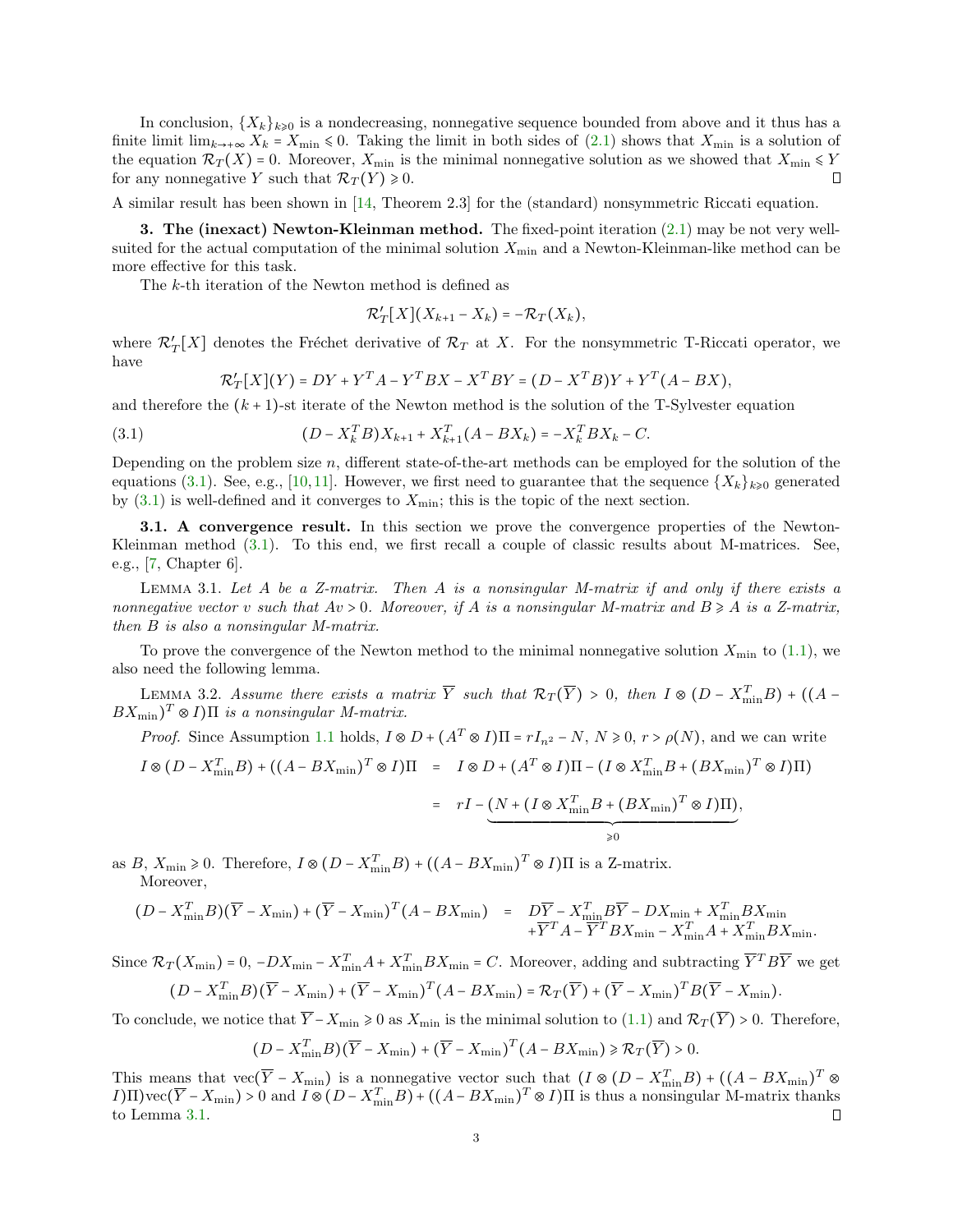THEOREM 3.3. If the assumptions of Lemma [3.2](#page-2-4) hold, the sequence  $\{X_k\}_{k\geqslant 0}$  computed by the Newton method [\(3.1\)](#page-2-2) with  $X_0 = 0$  is well-defined and  $X_k \leq X_{k+1} \leq X_{\min}$  for any  $k \geq 0$ . Moreover  $\{X_k\}_{k \geq 0}$  converges to the minimal nonnegative solution  $X_{\min}$  to [\(1.1\)](#page-0-0).

*Proof.* For the Newton method [\(3.1\)](#page-2-2) with  $X_0 = 0$ , the matrix  $X_1$  is given by

$$
DX_1 + X_1^T A = -C.
$$

Since the T-Sylvester operator  $S_T$  has a nonnegative inverse by Assumption [1.1](#page-1-1) and  $-C \ge 0$ , the first iterate  $X_1$  is nonnegative. Therefore the statements

$$
X_k \leq X_{k+1}, \quad X_k \leq X_{\min}, \quad I \otimes (D - X_k^T B) + ((A - BX_k)^T \otimes I)\Pi
$$
 is an M-matrix,

hold for  $k = 0$ . We now assume that they hold for a certain  $\bar{k} > 0$  and we show them for  $\bar{k} + 1$ . We start proving that  $X_{\bar{k}+1} \geq X_{\bar{k}}$ . By definition, we have

(3.2) 
$$
(D - X_{\bar{k}}^T B) X_{\bar{k}+1} + X_{\bar{k}+1}^T (A - BX_{\bar{k}}) = -X_{\bar{k}}^T BX_{\bar{k}} - C,
$$

so that

<span id="page-3-0"></span>
$$
(D - X_{\bar{k}}^T B)(X_{\bar{k}+1} - X_{\bar{k}}) + (X_{\bar{k}+1} - X_{\bar{k}})^T (A - BX_{\bar{k}}) = -DX_{\bar{k}} - X_{\bar{k}}^T A + X_{\bar{k}}^T BX_{\bar{k}} - C.
$$

We can write

$$
-DX_{\bar{k}} - X_{\bar{k}}^T A + X_{\bar{k}}^T BX_{\bar{k}} - C = -(D - X_{\bar{k}-1}^T B)X_{\bar{k}} - X_{\bar{k}}^T (A - BX_{\bar{k}-1}) - X_{\bar{k}-1}^T BX_{\bar{k}} - X_{\bar{k}}^T BX_{\bar{k}-1} + X_{\bar{k}}^T BX_{\bar{k}} - C
$$
  

$$
= X_{\bar{k}-1}^T BX_{\bar{k}-1} + C - X_{\bar{k}-1}^T BX_{\bar{k}} - X_{\bar{k}}^T BX_{\bar{k}-1} + X_{\bar{k}}^T BX_{\bar{k}} - C
$$
  

$$
= (X_{\bar{k}} - X_{\bar{k}-1})^T B (X_{\bar{k}} - X_{\bar{k}-1}) \ge 0,
$$

since  $X_{\bar{k}} \ge X_{\bar{k}-1}$  and  $B \ge 0$ . If  $\mathcal{S}_T^{(k)}(X) = (D - X_{\bar{k}}^T B)X + X^T (A - BX_{\bar{k}})$ , then  $(\mathcal{S}_T^{(k)})^{-1}$  is nonnegative as the matrix  $I \otimes (D - X_{\overline{k}}^T B) + ((A - BX_{\overline{k}})^T \otimes I)\Pi$  is a nonsingular M-matrix by inductive hypothesis. Therefore,  $X_{\bar{k}+1} - X_{\bar{k}} \geq 0.$ 

We now show that  $X_{k+1} \leq X_{\min}$ . Considering again [\(3.2\)](#page-3-0), we see that

$$
(D - X_{\bar{k}}^T B)(X_{\bar{k}+1} - X_{\min}) + (X_{\bar{k}+1} - X_{\min})^T (A - BX_{\bar{k}}) = -DX_{\min} - X_{\min}^T A + X_{\bar{k}}^T BX_{\min} + X_{\min}^T BX_{\bar{k}} - X_{\bar{k}}^T BX_{\bar{k}} - C.
$$

We change sign and by adding and subtracting  $X_{\min}^T BX_{\min}$  in the right-hand side, we get

$$
(D - X_{\bar{k}}^T B)(X_{\min} - X_{\bar{k}+1}) + (X_{\min} - X_{\bar{k}+1})^T (A - BX_{\bar{k}}) = DX_{\min} + X_{\min}^T A - X_{\bar{k}}^T BX_{\min} - X_{\min}^T BX_{\bar{k}} + X_{\bar{k}}^T BX_{\bar{k}}
$$
  
+ C + X\_{\min}^T BX\_{\min} - X\_{\min}^T BX\_{\min}  
=  $(X_{\min} - X_{\bar{k}})^T B(X_{\min} - X_{\bar{k}})$   
 $\geq 0,$ 

where we have used the fact that  $\mathcal{R}_T(X_{\min}) = 0$ ,  $X_{\min} \ge X_{\bar{k}}$  and  $B \ge 0$ . Since  $\mathcal{S}_T^{(k)}$  has a nonnegative inverse we conclude that  $X_{\min} - X_{\bar{k}+1} \geq 0$ .

The last statement we have to prove is that the matrix  $I \otimes (D - X_{\bar{k}+1}^T B) + ((A - BX_{\bar{k}+1})^T \otimes I)\Pi$  is a nonsingular M-matrix. Since Assumption [1.1](#page-1-1) holds,  $I \otimes D + (A^T \otimes I)\Pi = rI_{n^2} - N$ ,  $N \ge 0$ ,  $r > \rho(N)$ , and we can write

$$
I \otimes (D - X_{\bar{k}+1}^T B) + ((A - BX_{\bar{k}+1})^T \otimes I)\Pi = I \otimes D + (A^T \otimes I)\Pi - (I \otimes X_{\bar{k}+1}^T B + (BX_{\bar{k}+1})^T \otimes I)\Pi)
$$
  
=  $rI - (N + (I \otimes X_{\bar{k}+1}^T B + (BX_{\bar{k}+1})^T \otimes I)\Pi),$   
 $\geq 0$ 

as  $B, X_{\bar{k}+1} \geq 0$ . Therefore,  $I \otimes (D - X_{\bar{k}+1}^T B) + ((A - BX_{\bar{k}+1})^T \otimes I)\Pi$  is a Z-matrix. Moreover,

$$
I \otimes (D - X_{\bar{k}+1}^T B) + ((A - BX_{\bar{k}+1})^T \otimes I)\Pi \ge I \otimes (D - X_{\min}^T B) + ((A - BX_{\min})^T \otimes I)\Pi
$$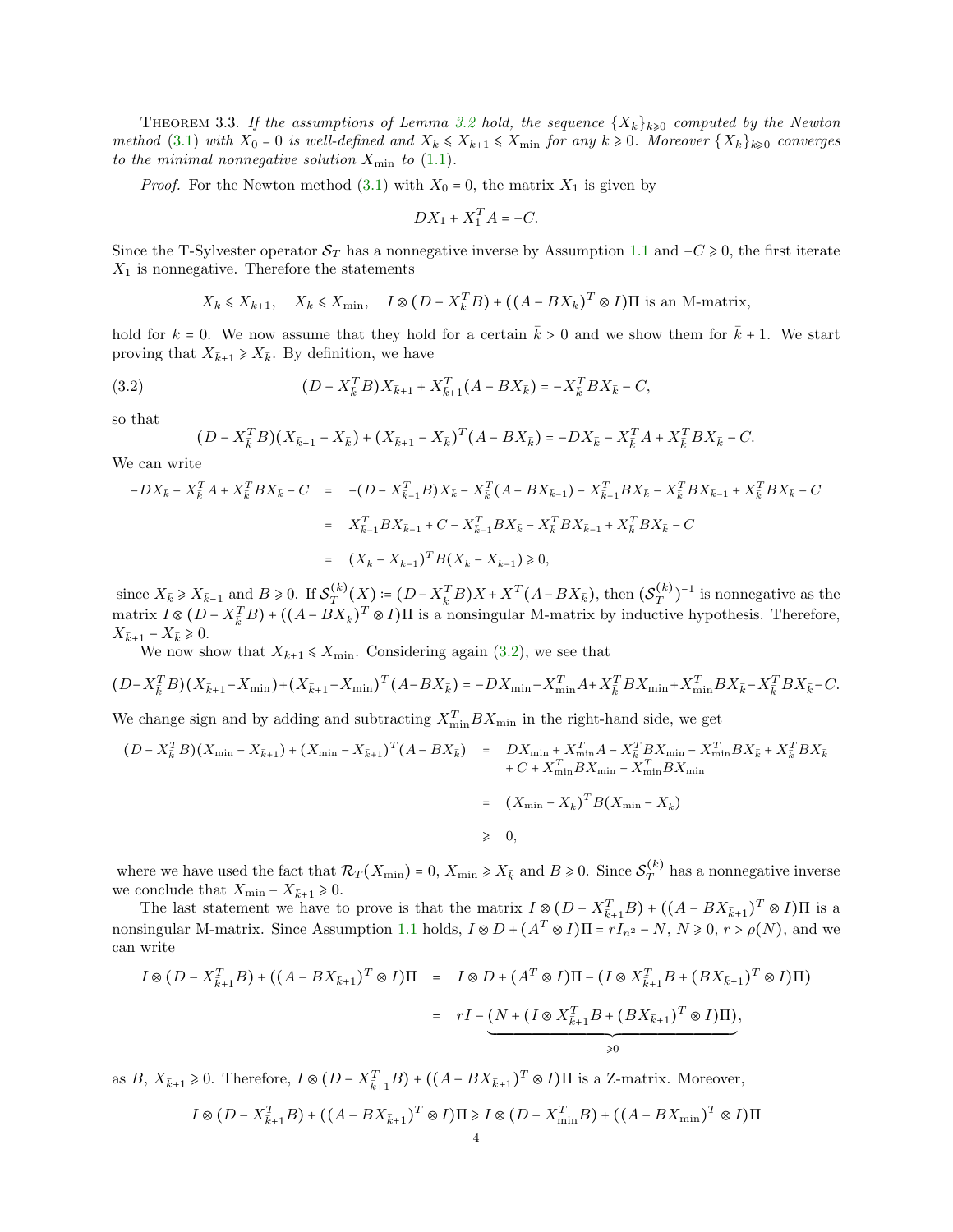since  $X_{\bar{k}+1} \leq X_{\min}$  and  $I \otimes (D - X_{\min}^T B) + ((A - BX_{\min})^T \otimes I)\Pi$  is a nonsingular M-matrix by Lemma [3.2.](#page-2-4) The matrix  $I \otimes (D - X_{\bar{k}+1}^T B) + ((A - BX_{\bar{k}+1})^T \otimes I)$  is thus a nonsingular M-matrix by Lemma [3.1.](#page-2-3)

In conclusion, the Newton sequence  $\{X_k\}_{k\geqslant 0}$  is well-defined, nondecreasing and bounded from above. Therefore,  ${X_k}_{k\geqslant0}$  has a finite limit  $X_*$  and, by taking the limit in both sides of  $(3.1)$ , it is easy to show that is also a solution of  $\mathcal{R}_T(X) = 0$ . Moreover, we can show  $X_k \leq H$  for any  $k \geq 0$  and  $H \geq 0$  such that  $\mathcal{R}_T(H) \geq 0$  by induction. Since the inequality is preserved for  $k \to +\infty$ ,  $X_* \leq H$  and  $X_*$  is thus the minimal solution of  $\mathcal{R}_T(X) = 0$ , i.e.,  $X_* = X_{\min}$ . solution of  $\mathcal{R}_T(X) = 0$ , i.e.,  $X_* = X_{\min}$ .

If n is moderate, say  $n \leq \mathcal{O}(10^3)$ , dense methods based on some decomposition of the coefficient matrices can be employed to solve the T-Sylvester equations in  $(3.1)$ . For instance, in [\[10,](#page-14-17) Section 3] an algorithm based on the generalized Schur decomposition of the pair  $(D, A<sup>T</sup>)$  is presented for efficiently solving a T-Sylvester equation of the form  $DX + X^{T}A = C$ .

If the problem dimension does not allow for dense matrix operations, equations [\(3.1\)](#page-2-2) must be solved iteratively. The iterative solution of the T-Sylvester equations may introduce some inexactness in the Newton scheme leading to the so-called inexact Newton-Kleinman method and affecting the convergence features of the latter. By using tools similar to the ones presented in [\[5\]](#page-14-4), in the next section we show how a specific line search guarantees the convergence of the inexact Newton method.

<span id="page-4-0"></span>3.2. The large-scale setting. In this section, we consider T-Riccati equations of large dimension. In this setting, unless the data  $A, B, C$  and  $D$  are equipped with some particular structure, equation [\(1.1\)](#page-0-0) is not numerically tractable. For instance, the solution X would be, in general, a dense  $n \times n$  matrix that cannot be stored. Therefore, as already mentioned, we assume that the matrices  $A$  and  $D$  are such that the matrix-vector products  $Av$  and  $Dw$  are easily computable in  $\mathcal{O}(n)$  flops for any  $v, w \in \mathbb{R}^n$ . This is the case when, for instance, A and D are sparse. Moreover, we assume B and C to be low rank, namely  $B = B_1 B_2^T$ ,  $B_1, B_2 \in \mathbb{R}^{n \times p}$ , and  $C = C_1^T C_2, C_1, C_2 \in \mathbb{R}^{q \times n}$ , where  $p + q \ll n$ . Equation [\(1.1\)](#page-0-0) can thus be written as

<span id="page-4-1"></span>(3.3) 
$$
\mathcal{R}_T(X) = DX + X^T A - X^T B_1 B_2^T X + C_1^T C_2 = 0,
$$

and low-rank approximations to X are sought, namely we aim to compute and store only a couple of low-rank matrices  $P_1, P_2 \in \mathbb{R}^{n \times t}$ ,  $t \ll n$ , such that  $P_1 P_2^T \approx X$ .

The results presented in the previous section are still valid also in the large-scale setting, for equa-tion [\(3.3\)](#page-4-1). The Newton method can be still applied and the  $(k+1)$ -st iterate can be computed by solving the equation

<span id="page-4-2"></span>(3.4) 
$$
(D - X_k^T B_1 B_2^T) X_{k+1} + X_{k+1}^T (A - B_1 B_2^T X_k) = -X_k B_1 B_2^T X_k - C_1^T C_2.
$$

However, due to the large dimension of the problem, the exact solution to [\(3.4\)](#page-4-2) cannot be computed and only an approximation  $X_{k+1} \approx X_{k+1}$  can be constructed by, e.g., the projection methods presented in [\[11\]](#page-14-15).

The iterative solution of equations [\(3.3\)](#page-4-1) introduces some inexactness in the Newton scheme leading to an inexact Newton method. The convergence result stated in Theorem [2.1](#page-1-3) no longer holds for the inexact variant of the Newton procedure and a line search has to be performed to ensure the convergence of the overall scheme.

Given a nonsymmetric  $X_k \in \mathbb{R}^{n \times n}$ ,  $\alpha > 0$  and  $\eta_k \in (0,1)$ , we want to compute a matrix  $S_k \in \mathbb{R}^{n \times n}$  such that

<span id="page-4-3"></span>(3.5) 
$$
\|\mathcal{R}'_T[X_k](S_k) + \mathcal{R}_T(X_k)\|_F \leq \eta_k \|\mathcal{R}_T(X_k)\|_F,
$$

and then define the next iterate of the inexact Newton-Kleinman scheme as

<span id="page-4-5"></span>
$$
(3.6) \t\t X_{k+1} \coloneqq X_k + \lambda_k S_k,
$$

where the step size  $\lambda_k > 0$  is such that

(3.7) ∥R<sup>T</sup> (X<sup>k</sup> + λkSk)∥<sup>F</sup> ⩽ (1 − λkα)∥R<sup>T</sup> (Xk)∥<sup>F</sup> ,

while  $\lambda_k$  is not too small.

<span id="page-4-6"></span><span id="page-4-4"></span>If we define the Newton step residual

$$
\mathcal{R}'_T[X_k](S_k) + \mathcal{R}_T(X_k) =: L_{k+1},
$$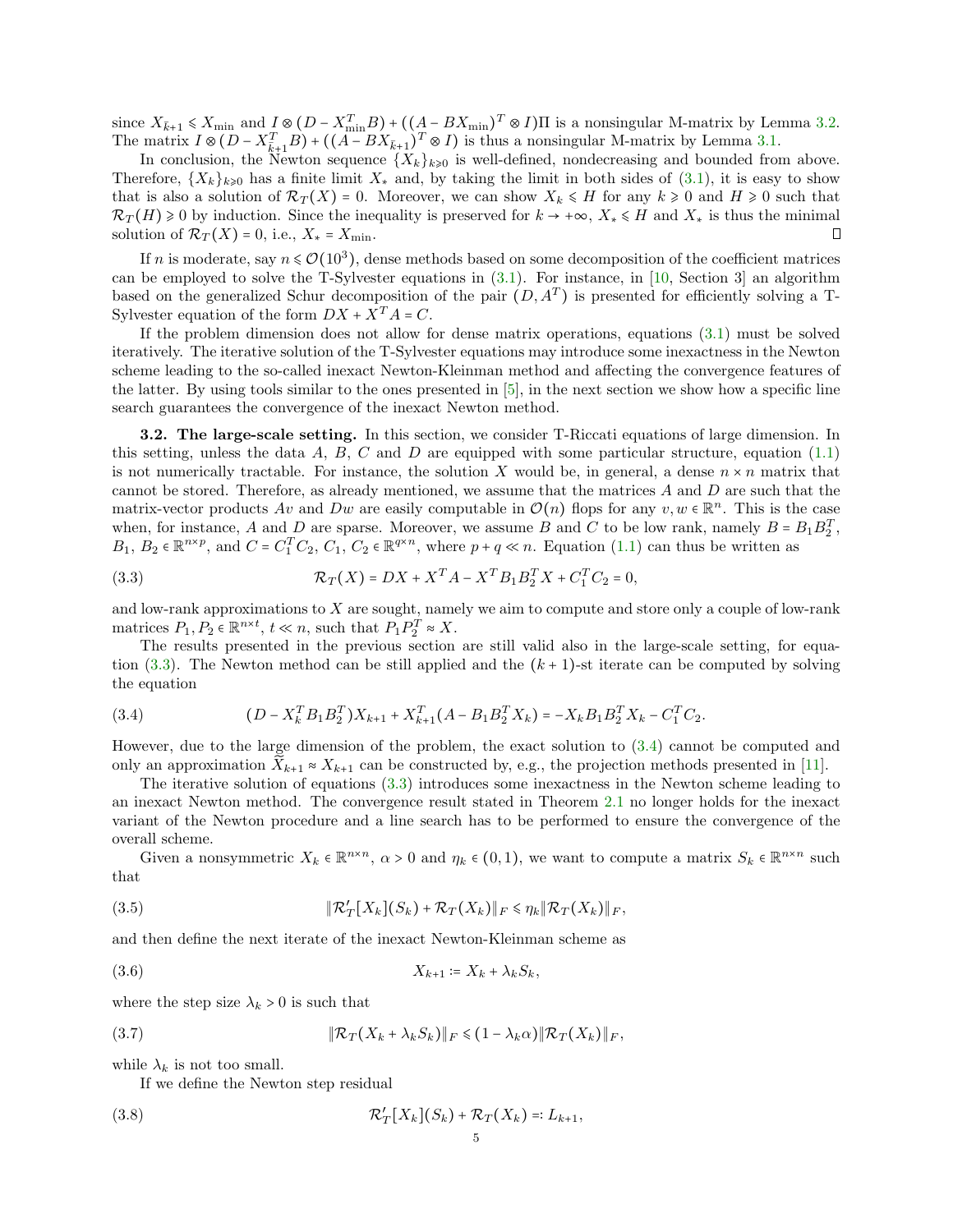then equation [\(3.5\)](#page-4-3) can be written as  $||L_{k+1}||_F \le \eta_k ||\mathcal{R}_T(X_k)||_F$ . Moreover, writing explicitly the left-hand side in [\(3.8\)](#page-4-4) we have

<span id="page-5-0"></span>
$$
(D - X_k^T B_1 B_2^T)(X_k + S_k) + (X_k + S_k)^T (A - B_1 B_2^T X_k) + X_k^T B_1 B_2^T X_k + C_1^T C_2 = L_{k+1},
$$

so that the matrix  $\widetilde{X}_{k+1} = X_k + S_k$  is the solution of the T-Sylvester equation

(3.9) 
$$
(D - X_k^T B_1 B_2^T) \widetilde{X}_{k+1} + \widetilde{X}_{k+1}^T (A - B_1 B_2^T X_k) = -X_k^T B_1 B_2^T X_k - C_1^T C_2 + L_{k+1}.
$$

The matrix  $L_{k+1}$  is never computed and the notation in [\(3.9\)](#page-5-0) is used only to indicate that  $X_{k+1}$  is an inexact solution to the equation [\(3.1\)](#page-2-2) such that the residual norm  $||L_{k+1}||$  is sufficiently small. Once  $X_{k+1}$  is computed, we recover  $S_k$  by  $S_k = \overline{X}_{k+1} - X_k$  and the new iterate can be defined as in [\(3.6\)](#page-4-5).

The T-Riccati residual at  $X_{k+1}$  can be written as

$$
\mathcal{R}_T(X_{k+1}) = \mathcal{R}_T(X_k + \lambda_k S_k) = (1 - \lambda_k)\mathcal{R}_k + \lambda_k L_{k+1} - \lambda_k^2 S_k^T B_1 B_2^T S_k,
$$

and, if  $\eta_k \leq \overline{\eta} < 1$  and  $\alpha \in (0, 1 - \overline{\eta})$ , we have

$$
\|\mathcal{R}_T(X_k+\lambda S_k)\|_F \leq (1-\lambda)\|\mathcal{R}_k\|_F + \lambda\|L_{k+1}\|_F + \lambda^2\|S_k^T B_1 B_2^T S_k\|_F \leq (1-\alpha\lambda)\|\mathcal{R}_k\|_F,
$$

for all  $\lambda \in (0, (1-\alpha-\overline{\eta})\frac{\Vert \mathcal{R}_T(X_k)\Vert_F}{\Vert S^T B_1 B^T S_k \Vert_F}$  $\frac{\|K_T(X_k)\|_F}{\|S_k^T B_1 B_2^T S_k\|_F}$ . In particular, the sufficient decrease condition [\(3.7\)](#page-4-6) is satisfied for all  $\lambda$ 's in the latter interval.

For the actual computation of the step size  $\lambda_k$  we mimic the derivation given in [\[5,](#page-14-4) Section 3] for the algebraic Riccati equation, and we exploit the expression of the residual norm  $\|\mathcal{R}_T(X_k + \lambda S_k)\|_F^2$  in terms of a quartic polynomial  $p_k$  in  $\lambda$ . In particular,

$$
(3.10) \t\t p_k(\lambda) = \|\mathcal{R}_T(X_k + \lambda S_k)\|_F^2 = (1 - \lambda)^2 \alpha_k + \lambda^2 \beta_k + \lambda^4 \delta_k + 2\lambda (1 - \lambda) \gamma_k - 2\lambda (1 - \lambda) \epsilon_k - 2\lambda^3 \xi_k,
$$

where

(3.11) 
$$
\alpha_{k} = \|\mathcal{R}_{T}(X_{k})\|_{F}^{2}, \qquad \beta_{k} = \|L_{k+1}\|_{F}^{2}, \gamma_{k} = \langle \mathcal{R}_{T}(X_{k}), L_{k+1} \rangle_{F}, \qquad \delta_{k} = \|S_{k}^{T}B_{1}B_{2}^{T}S_{k}\|_{F}^{2}, \epsilon_{k} = \langle \mathcal{R}_{T}(X_{k}), S_{k}^{T}B_{1}B_{2}^{T}S_{k} \rangle_{F}, \qquad \xi_{k} = \langle L_{k+1}, S_{k}^{T}B_{1}B_{2}^{T}S_{k} \rangle_{F}.
$$

The first derivative of  $p_k(\lambda)$  is given by

<span id="page-5-2"></span>
$$
p'_{k}(\lambda) = -2(1-\lambda)\alpha_{k} + 2\lambda\beta_{k} + 4\lambda^{3}\delta_{k} + 2(1-\lambda)\gamma_{k} - 2\lambda(2+3\lambda)\epsilon_{k} - 6\lambda^{2}\xi_{k},
$$

so that

<span id="page-5-1"></span>
$$
p'_{k}(0) = -2\alpha_{k} + 2\gamma_{k} \le ( \eta_{k} - 1 ) \| \mathcal{R}_{T}(X_{k}) \|_{F}^{2} < 0
$$

as  $\eta_k \in (0,1)$  and  $S_k$  is thus a descent direction.

The step size  $\lambda_k$  can be computed by exploiting the expression of the T-Riccati residual norm in terms of  $p_k(\lambda)$ . If  $\theta_k \coloneqq \min\{1, (1 - \alpha - \overline{\eta})\sqrt{\alpha_k/\delta_k}\}$ , we suggest to compute  $\lambda_k$  as

(3.12) 
$$
\lambda_k \coloneqq \operatorname*{argmin}_{(0,\theta_k]} p_k(\lambda).
$$

The choice of the interval  $(0, \theta_k]$  is motivated by the fact that if  $X_k$  and  $\widetilde{X}_{k+1}$  are nonnegative matrices, then also  $X_{k+1} = X_k + \lambda_k(\widetilde{X}_{k+1} - X_k)$  is nonnegative. Moreover, the sufficient decrease condition is satisfied for  $\lambda_k \in (0, \theta_k]$ .

Clearly [\(3.12\)](#page-5-1) is not the only way to compute  $\lambda_k$ . For instance, in [\[5,](#page-14-4) Section 3.2] a step size computation based on the Armijo rule is explored in the case of the inexact Newton-Kleinman method applied to the algebraic Riccati equation and such approach can be adapted to our setting as well.

The inexact Newton-Kleinman method with line search is summarized in Algorithm [3.1](#page-6-0) and in the next theorem we show its convergence to the minimal solution  $X_{\min}$ .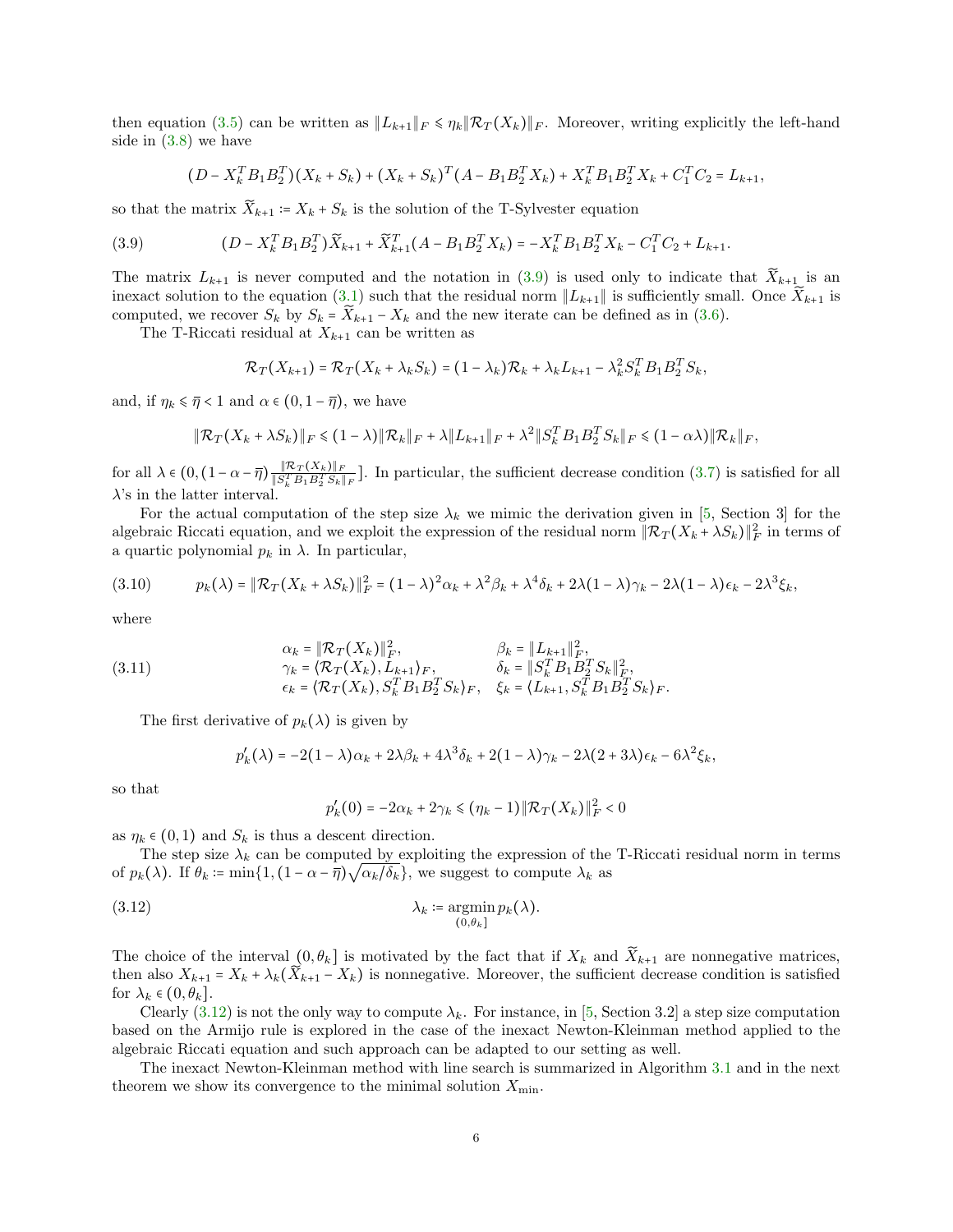<span id="page-6-0"></span>Algorithm 3.1 Inexact Newton-Kleinman method with line search  $(X_0 = 0)$ .  $\text{input} \; : \; A, D \in \mathbb{R}^{n \times n}, \; B_1, B_2 \in \mathbb{R}^{n \times p}, \; C_1, C_2 \in \mathbb{R}^{q \times n}, \; \varepsilon > 0, \; \overline{\eta} \in (0, 1), \; \alpha \in (0, 1 - \overline{\eta}).$ 

**output:**  $X_k \in \mathbb{R}^{n \times n}$  approximate solution to [\(1.1\)](#page-0-0). for  $k = 0, 1, \ldots$ , till convergence do if  $\|\mathcal{R}_T(X_k)\|_F<\varepsilon\cdot \|C_1^TC_2\|_F$  then  $\mathbf{1}$  | Stop and return  $X_k$ end 2 | Select  $\eta_k \in (0, \overline{\eta}]$  $\mathbf{s}$  Compute  $\widetilde{X}_{k+1}$  s.t.  $(D - X_k^T B_1 B_2^T) \widetilde{X}_{k+1} + \widetilde{X}_{k+1}^T (A - B_1 B_2^T X_k)^T = -X_k^T B_1 B_2^T X_k - C_1^T C_2 + L_{k+1}$ where  $||L_{k+1}||_F \leq \eta_k ||\mathcal{R}_T(X_k)||_F$ 4 Set  $S_k = \widetilde{X}_{k+1} - X_k$ 5 Compute  $\lambda_k > 0$  as in  $(3.12)$ 6 | Set  $X_{k+1} = X_k + \lambda_k S_k$ end

<span id="page-6-1"></span>THEOREM 3.4. Let Assumption [1.1](#page-1-1) and Lemma [3.2](#page-2-4) hold and assume that for all  $k \geq 0$ , there exists a matrix  $\overline{X}_{k+1}$  satisfying [\(3.9\)](#page-5-0) where  $||L_{k+1}||_F \leq \eta_k ||\mathcal{R}_T(X_k)||_F$ .

- (i) If the step sizes  $\lambda_k$  are bounded away from zero,  $\lambda_k \geq \lambda_{\min} > 0$  for all k, then  $\|\mathcal{R}_T(X_k)\|_F \to 0$ .
- (ii) If, in addition to (i), the matrices  $L_{k+1}$  are nonnegative for all  $k \geq 0$ , then the sequence  $\{X_k\}_{k\geq 0}$ generated by the inexact Newton-Kleinman method with  $X_0 = 0$  is well-defined and  $X_k \leq X_{k+1} \leq X_{\min}$ . Moreover,  $\{X_k\}_{k\geqslant 0}$  converges to the minimal solution  $X_{\min}$  of  $(3.3)$ .

*Proof.* The sufficient decrease condition [\(3.7\)](#page-4-6) implies that, for any  $\ell \ge 0$ ,

$$
\|\mathcal{R}_T(X_0)\|_F \geq \|\mathcal{R}_T(X_0)\|_F - \|\mathcal{R}_T(X_{\ell+1})\|_F = \sum_{k=0}^{\ell} (\|\mathcal{R}_T(X_k)\|_F - \|\mathcal{R}_T(X_{k+1})\|_F)
$$
  

$$
\geq \sum_{k=0}^{\ell} \lambda_k \alpha \|\mathcal{R}_T(X_k)\|_F \geq 0.
$$

Taking the limit  $\ell \to +\infty$  and using the fact that  $\lambda_k \ge \lambda_{\min} > 0$  for all k, we have  $||\mathcal{R}_T(X_k)||_F \to 0$ .

The proof of  $(ii)$  is given by induction on k. For  $k = 0$  we have

$$
D\widetilde{X}_1 + \widetilde{X}_1^T A = -C_1^T C_2 + L_1, \quad \|L_1\|_F \le \eta_0 \|C_1^T C_2\|_F.
$$

Since  $I \otimes D + (A^T \otimes I)\Pi$  is a nonsingular M-matrix by assumption,  $C_1^T C_2 \leq 0$  and  $L_1 \geq 0$ , the matrix  $\widetilde{X}_1$  is nonnegative. Then  $X_1 = \lambda_0 \widetilde{X}_1 \geq 0$  as  $\lambda_0 = \operatorname{argmin}_{(0, \theta_0]} p_0(\lambda) > 0$ . Moreover,  $\mathcal{R}_T(X_0) = C_1^T C_2 \leq 0$ . Therefore, the statements  $X_k \leq X_{k+1}$ ,  $X_k \leq X_{\min}$ ,  $\mathcal{R}_T(X_k) \leq 0$ , and  $I \otimes (D - X_k^T B_1 B_2^T) + ((A - B_1 B_2^T X_k)^T \otimes I)$ II being a nonsingular M-matrix hold for  $k = 0$ .

We now assume they hold also for a certain  $k > 0$  and we show them for  $k + 1$ . We have

$$
(D - X_{\bar{k}}^T B_1 B_2^T) \widetilde{X}_{\bar{k}+1} + \widetilde{X}_{\bar{k}+1}^T (A - B_1 B_2^T X_{\bar{k}}) = -X_{\bar{k}}^T B_1 B_2^T X_{\bar{k}} - C_1^T C_2 + L_{\bar{k}+1}, \quad \|L_{\bar{k}+1}\|_F \le \eta_{\bar{k}} \|\mathcal{R}_T(X_{\bar{k}})\|_F,
$$

so that

$$
\big(D-X_k^TB_1B_2^T\big)\big(\widetilde{X}_{\bar{k}+1}-X_{\bar{k}}\big)+\big(\widetilde{X}_{\bar{k}+1}-X_{\bar{k}}\big)^T\big(A-B_1B_2^TX_{\bar{k}}\big)=-DX_{\bar{k}}-X_{\bar{k}}^TA+X_{\bar{k}}^TB_1B_2^TX_{\bar{k}}-C_1^TC_2+L_{\bar{k}+1}.
$$

The right-hand side in the above expression can be written as

$$
-DX_{\bar{k}} - X_{\bar{k}}^T A + X_{\bar{k}}^T B_1 B_2^T X_{\bar{k}} - C_1^T C_2 + L_{\bar{k}+1} = -(D - X_{\bar{k}-1}^T B_1 B_2^T) X_{\bar{k}} - X_{\bar{k}}^T (A - B_1 B_2^T X_{\bar{k}-1}) - X_{\bar{k}-1}^T B_1 B_2^T X_{\bar{k}} - X_{\bar{k}}^T B_1 B_2^T X_{\bar{k}-1} + X_{\bar{k}}^T B_1 B_2^T X_{\bar{k}} - C_1^T C_2 + L_{\bar{k}+1}.
$$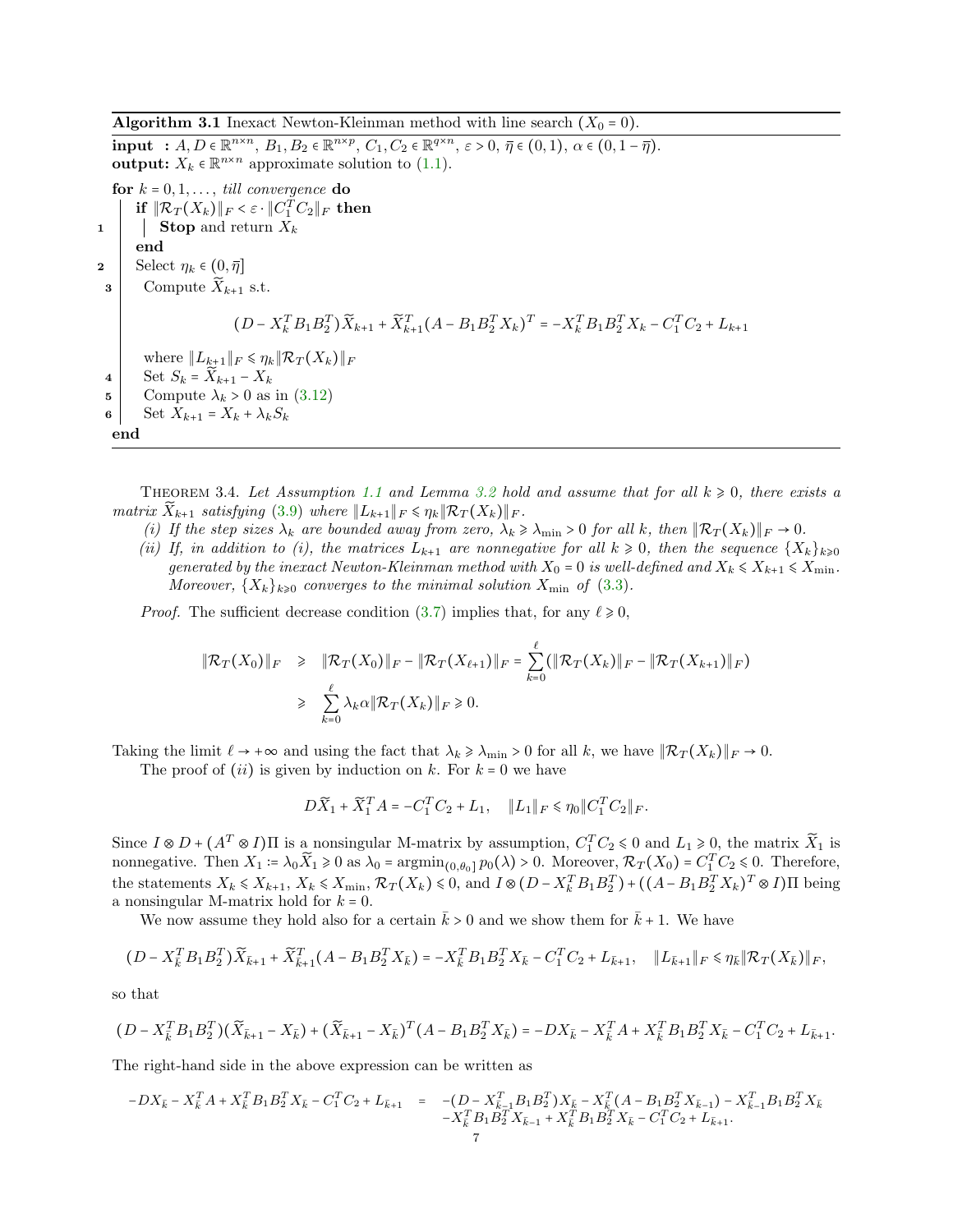Recalling that  $X_{\bar{k}} = (1 - \lambda_{\bar{k}-1})X_{\bar{k}-1} + \lambda_{\bar{k}-1}\tilde{X}_{\bar{k}}$  and that  $\tilde{X}_{\bar{k}}$  satisfies an equation of the form [\(3.4\)](#page-4-2), a direct computation shows that

$$
-DX_{\bar{k}} - X_{\bar{k}}^T A + X_{\bar{k}}^T B_1 B_2^T X_{\bar{k}} - C_1^T C_2 + L_{\bar{k}+1} = (X_{\bar{k}} - X_{\bar{k}-1})^T B_1 B_2^T (X_{\bar{k}} - X_{\bar{k}-1}) - (1 - \lambda_{\bar{k}-1}) \mathcal{R}_T (X_{\bar{k}-1})
$$
  
+  $L_{\bar{k}+1} + \lambda_{\bar{k}-1} L_{\bar{k}} \ge 0$ ,

as  $X_{\bar{k}} \ge X_{\bar{k}-1}$  and  $\mathcal{R}_T(X_{\bar{k}-1}) \le 0$  by inductive hypothesis,  $B_1 B_2^T \ge 0$ ,  $L_{\bar{k}+1}, L_{\bar{k}} \ge 0$ , and  $\lambda_{\bar{k}-1} \in (0,1]$ . This implies that  $\widetilde{X}_{k+1} \geq X_{\bar{k}}$  as the matrix  $I \otimes (D - X_{\bar{k}}^T B_1 B_2^T) + ((A - B_1 B_2^T X_{\bar{k}})^T \otimes I) \Pi$  is a nonsingular M-matrix by inductive hypothesis.

Once  $\lambda_{\bar{k}}$  is computed as in [\(3.12\)](#page-5-1), a direct computation shows that  $X_{\bar{k}+1} = (1 - \lambda_{\bar{k}})X_{\bar{k}} + \lambda_{\bar{k}}\bar{X}_{\bar{k}+1} \ge X_{\bar{k}}$ . We now show that  $X_{\bar{k}+1} \leq X_{\min}$ . To this end we can show that  $\widetilde{X}_{\bar{k}+1} \leq X_{\min}$  since  $X_{\bar{k}+1} \leq \widetilde{X}_{\bar{k}+1}$ . Indeed,

$$
X_{\bar{k}+1} = (1 - \lambda_{\bar{k}})X_{\bar{k}} + \lambda_{\bar{k}}\widetilde{X}_{\bar{k}+1} \leq (1 - \lambda_{\bar{k}})\widetilde{X}_{\bar{k}+1} + \lambda_{\bar{k}}\widetilde{X}_{\bar{k}+1} = \widetilde{X}_{\bar{k}+1}.
$$

We have

$$
(D - X_{\bar{k}}^T B_1 B_2^T)(\widetilde{X}_{\bar{k}+1} - X_{\min}) + (\widetilde{X}_{\bar{k}+1} - X_{\min})^T (A - B_1 B_2^T X_{\bar{k}}) = -DX_{\min} - X_{\min}^T A + X_{\min}^T B_1 B_2^T X_{\bar{k}} + X_{\bar{k}}^T B_1 B_2^T X_{\min} - X_{\bar{k}}^T B_1 B_2^T X_{\bar{k}} - C_1^T C_2 + L_{\bar{k}+1},
$$

and by changing the sign, adding and subtracting  $X_{\min}^T B_1 B_2^T X_{\min}$  in the right-hand side, we get

$$
(D - X_{\bar{k}}^T B_1 B_2^T)(\widetilde{X}_{\bar{k}+1} - X_{\min}) + (\widetilde{X}_{\bar{k}+1} - X_{\min})^T (A - B_1 B_2^T X_{\bar{k}}) = (X_{\min} - X_{\bar{k}})^T B_1 B_2^T (X_{\min} - X_{\bar{k}}) + L_{k+1},
$$

where we used the fact that  $\mathcal{R}_T(X_{\min}) = 0$ . Since  $X_{\min} \ge X_{\bar{k}}$  by inductive hypothesis,  $B_1 B_2^T$ ,  $L_{k+1} \ge 0$ , the right-hand side in the above equation is nonnegative so that  $\widetilde{X}_{\bar{k}+1} \leq X_{\min}$  thanks to the fact that  $I \otimes (D - X_{\bar{k}}^T B_1 B_2^T) + ((A - B_1 B_2^T X_{\bar{k}})^T \otimes I) \Pi$  is a nonsingular M-matrix.

To show that  $I \otimes (D - X_{\overline{k}+1}^T B_1 B_2^T) + ((A - B_1 B_2^T X_{\overline{k}+1})^T \otimes I) \Pi$  is a nonsingular M-matrix, we can use the same argument as in the proof of Theorem [2.1](#page-1-3) as  $X_{\bar{k}+1} \leq X_{\min}$ .

The last statement we have to show is  $\mathcal{R}_T(X_{\bar{k}+1}) \leq 0$ . We can write

$$
\mathcal{R}_{T}(X_{\bar{k}+1}) = (D - X_{\bar{k}+1}^{T} B_{1} B_{2}^{T})(X_{\bar{k}+1} - X_{\min}) + (X_{\bar{k}+1} - X_{\min})^{T}(A - B_{1} B_{2}^{T} X_{\bar{k}+1}) - DX_{\min} - X_{\min}^{T} A
$$

$$
+ X_{\min}^{T} B_{1} B_{2}^{T} X_{\bar{k}+1} + X_{\bar{k}+1}^{T} B_{1} B_{2}^{T} X_{\min} - X_{\bar{k}+1}^{T} B_{1} B_{2}^{T} X_{\bar{k}+1} - C_{1}^{T} C_{2}.
$$

Since  $X_{\bar{k}+1} - X_{\min} \leq 0$  and  $I \otimes (D - X_{\bar{k}+1}^T B_1 B_2^T) + ((A - B_1 B_1^T X_{\bar{k}+1})^T \otimes I)\Pi$  is a nonsingular M-matrix,  $(D - X_{\bar{k}+1}^T B_1 B_2^T)(X_{\bar{k}+1} - X_{\min}) + (X_{\bar{k}+1} - X_{\min})^T (A - B_1 B_2^T X_{\bar{k}+1}) \leq 0$  and we have

$$
\mathcal{R}_T(X_{\bar{k}+1}) \le -DX_{\min} - X_{\min}^T A + X_{\min}^T B_1 B_2^T X_{\bar{k}+1} + X_{\bar{k}+1}^T B_1 B_2^T X_{\min} - X_{\bar{k}+1}^T B_1 B_2^T X_{\bar{k}+1} - C_1^T C_2
$$
  
= - (X\_{\min} - X\_{\bar{k}+1})^T B\_1 B\_2^T (X\_{\min} - X\_{\bar{k}+1}) \le 0,

as  $X_{\min} \ge X_{\bar{k}+1}$  and  $B_1 B_2^T \ge 0$ .

In conclusion, the sequence  $\{X_k\}_{k\geqslant 0}$  computed by the inexact Newton-Kleinman method with  $X_0 = 0$ and equipped with the line search [\(3.12\)](#page-5-1) is well-defined, nondecreasing and bounded from above. Therefore,  ${X_k}_{k\geqslant0}$  has a finite limit  $X_*$  that is also a solution of the T-Riccati equation since

$$
0=\lim_{k\to+\infty}\|\mathcal{R}_T(X_k)\|_F=\|\mathcal{R}_T\left(\lim_{k\to+\infty}X_k\right)\|_F=\|\mathcal{R}_T(X_*)\|_F.
$$

Moreover, it is easy to show that  $X_* \leq H$  for every nonnegative H such that  $\mathcal{R}_T(H) \geq 0$ , hence  $X_* = X_{\text{min}}$ .

The assumption on the nonnegativity of  $L_{k+1}$  may remind the reader of the hypothesis made in [\[12\]](#page-14-7) for proving the converge of the inexact Newton-Kleinman method applied to the standard algebraic Riccati equation. Indeed, in [\[12,](#page-14-7) Theorem 4.4], the matrix  $L_{k+1}$  is supposed to be positive semidefinite for all k. However, as outlined in [\[5\]](#page-14-4), this condition is hard to meet in practice and in [\[5,](#page-14-4) Theorem 10] a different approach is used for showing the convergence of the inexact Newton scheme. In our setting we do not see any particular drawback in assuming  $L_{k+1}$  nonnegative for every k. Moreover, if the projection method presented in [\[11\]](#page-14-15) is employed for the computation of  $\tilde{X}_{k+1}$ , then the nonnegativity of  $L_{k+1}$  may be further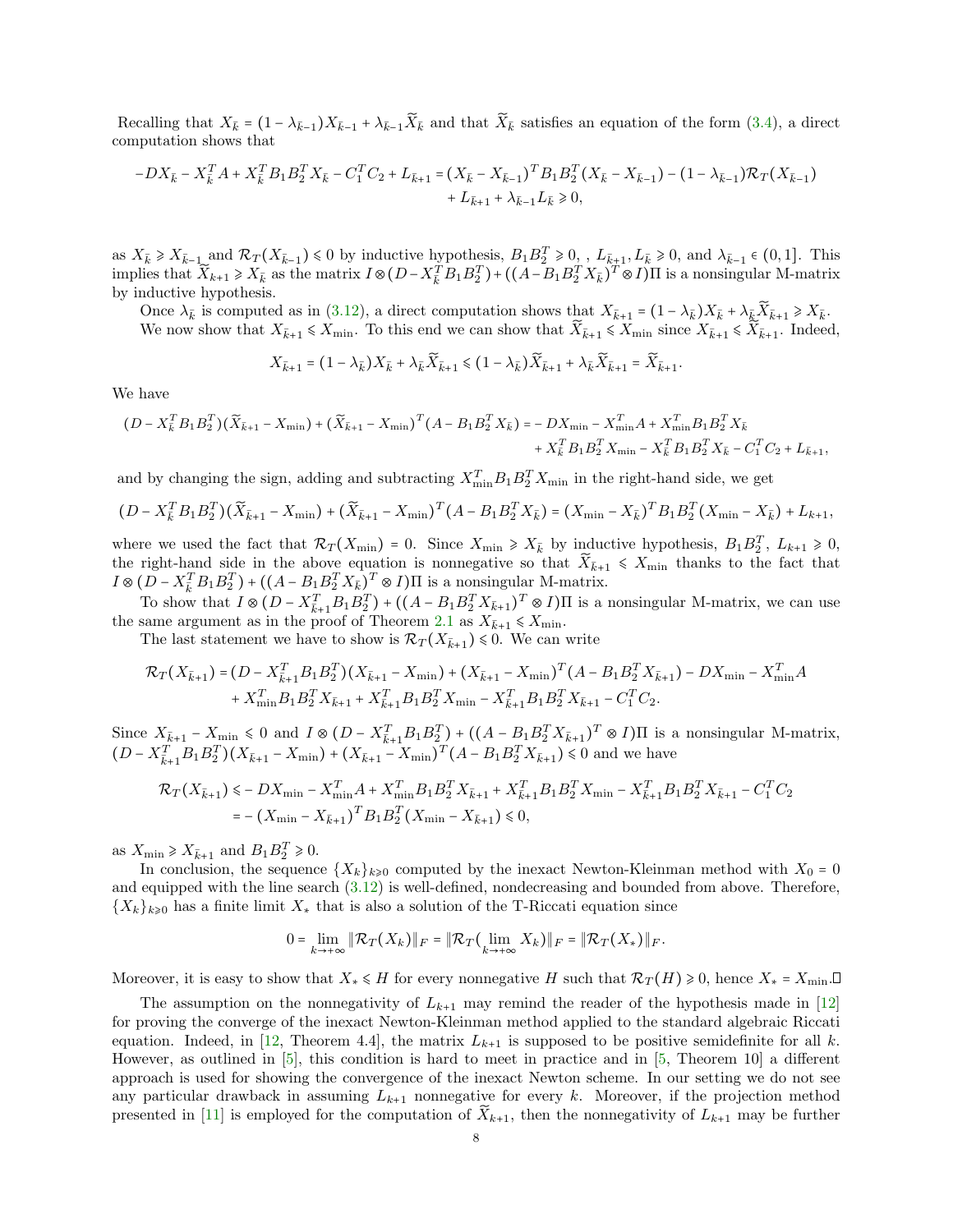explored by exploiting the explicit form of this residual matrix given in [\[11,](#page-14-15) Proposition 4.3]. However, this is beyond the scope of this paper.

The line search  $(3.6)$  can be performed also when the exact solution to  $(3.9)$  can be computed as in the case of moderate n. If  $||L_{k+1}||_F = 0$  for all k in [\(3.9\)](#page-5-0), it is easy to show that the quartic polynomial  $p_k(\lambda)$  has a local minimizer in  $(0, 2]$  for all k and we can replace the computation of the step size [\(3.12\)](#page-5-1) by  $\lambda_k$  := argmin<sub>(0,21</sub>  $p_k(\lambda)$ ); Theorem [3.4](#page-6-1) still holds. This procedure may improve the convergence rate of the exact Newton-Kleinman method, especially for the first iterations, as shown in [\[4\]](#page-14-19) for the standard algebraic Riccati equation. See Example [4.1](#page-10-1) in section [4.](#page-10-0)

<span id="page-8-0"></span>3.3. Implementation details. In this section, we present some details for an efficient implementation of Algorithm [3.1.](#page-6-0)

First of all, we recall that the computation of the Frobenius norm of low-rank matrices does not need to assemble any  $n \times n$  dense matrix. For instance, only  $q \times q$  matrices are actually involved in the computation of  $\|C_1^TC_2\|_F$  as

$$
||C_1^TC_2||_F^2 = \text{trace}(C_2^TC_1C_1^TC_2) = \text{trace}((C_1C_1^T)(C_2C_2^T)).
$$

The most expensive part of Algorithm [3.1](#page-6-0) is the solution of the large-scale T-Sylvester equations in line 3. These equations can be solved, e.g., by employing the projection method presented in [\[11\]](#page-14-15). Given the T-Sylvester equation

$$
DX + X^T A = -C_1^T C_2,
$$

an approximate solution  $X_m \in \mathbb{R}^{n \times n}$  of the form  $X_m = V_m Y_m W_m^T \approx X$  is constructed, where the orthonormal columns of  $V_m, W_m \in \mathbb{R}^{n \times \ell}$  span suitable subspaces  $\mathcal{K}_{V_m}$  and  $\mathcal{K}_{W_m}$  respectively, i.e.,  $\mathcal{K}_{V_m}$  = Range $(V_m)$ and  $\mathcal{K}_{W_m}$  = Range( $W_m$ ). We will always assume that  $V_m$  and  $W_m$  have full rank so that  $\dim(\mathcal{K}_{V_m})$  =  $\dim(\mathcal{K}_{W_m}) = \ell$ . If this is not the case, deflation strategies as the ones presented in [\[15\]](#page-14-20) can be implemented to overcome the possible linear dependence of the spanning vectors. The  $\ell \times \ell$  matrix  $Y_m$  is computed by imposing a Petrov-Galerkin condition on the residual matrix  $R_m = DX_m + X_m^T A + C_1^T C_2$  with respect to the space  $\mathcal{K}_{W_m} \otimes \mathcal{K}_{W_m}$ . This condition is equivalent to computing  $Y_m$  by solving the reduced T-Sylvester equation

<span id="page-8-1"></span>(3.13) 
$$
(W_m^T D V_m) Y_m + Y_m^T (V_m^T A W_m) = -(W_m^T C_1^T)(C_2 W_m).
$$

See [\[11,](#page-14-15) Section 3]. Equation [\(3.13\)](#page-8-1) can be solved by employing, e.g., Algorithm 3.1 presented in [\[10\]](#page-14-17) as the small dimension of the coefficient matrices allows for the computation of the generalized Schur decomposition of the pair  $(W_m^T DV_m, (V_m^T AW_m)^T)$ .

The effectiveness of the projection framework presented in [\[11\]](#page-14-15) is strictly related to the choice of the approximation spaces  $\mathcal{K}_{V_m}$  and  $\mathcal{K}_{W_m}$ . In [\[11\]](#page-14-15) it is shown how the selection of these spaces may depend on the location of the spectrum  $\Lambda(A^{-T}D)$  of  $A^{-T}D$ . In particular, if  $\Lambda(A^{-T}D)$  is strictly contained in the unit disk, it is suggested to select

$$
\mathcal{K}_{V_m}=\textbf{K}^{\square}_m\big(A^{-T}D,A^{-T}\big[C_1^{T},C_2^{T}\big]\big),\quad\text{and}\quad \mathcal{K}_{W_m}=A^{T}\cdot\mathcal{K}_{V_m}=\textbf{K}^{\square}_m\big(DA^{-T},\big[C_1^{T},C_2^{T}\big]\big),
$$

where

$$
\mathbf{K}_{m}^{\square}(A^{-T}D,A^{-T}[C_{1}^{T},C_{2}^{T}]) = \text{Range}(\big[A^{-T}[C_{1}^{T},C_{2}^{T}],A^{-T}DA^{-T}[C_{1}^{T},C_{2}^{T}],\ldots,(A^{-T}D)^{m-1}A^{-T}[C_{1}^{T},C_{2}^{T}]\big]),
$$

is the block Krylov subspace generated by  $A^{-T}D$  and  $A^{-T}[C_1^T, C_2^T]$ . If instead  $\Lambda(A^{-T}D)$  is well outside the unit disk, then the roles of  $A$  and  $D$  are reversed and we can choose

<span id="page-8-2"></span>
$$
K_{V_m} = \mathbf{K}_m^{\square} (D^{-1} A^T, D^{-1} [C_1^T, C_2^T]),
$$
 and  $K_{W_m} = D \cdot K_{V_m} = \mathbf{K}_m^{\square} (A^T D^{-1}, [C_1^T, C_2^T]).$ 

However, in general, the spectrum of  $A^{-T}D$  is neither strictly contained in the unit disk nor well outside it and the employment of the extended Krylov subspaces

(3.14) 
$$
\mathcal{K}_{V_m} = \mathbf{EK}_m^{\square}(A^{-T}D, A^{-T}[C_1^T, C_2^T]), \text{ and } \mathcal{K}_{W_m} = A^T \cdot \mathbf{EK}_m^{\square}(A^{-T}D, A^{-T}[C_1^T, C_2^T]),
$$

where  $\mathbf{EK}_m^{\square}(A^{-T}D, A^{-T}[C_1^T, C_2^T]) \coloneqq \mathbf{K}_m^{\square}(A^{-T}D, A^{-T}[C_1^T, C_2^T]) + \mathbf{K}_m^{\square}(D^{-1}A^T, D^{-1}[C_1^T, C_2^T]),$  is recommended in this case. It has been shown how the projection method based on the extended Krylov subspaces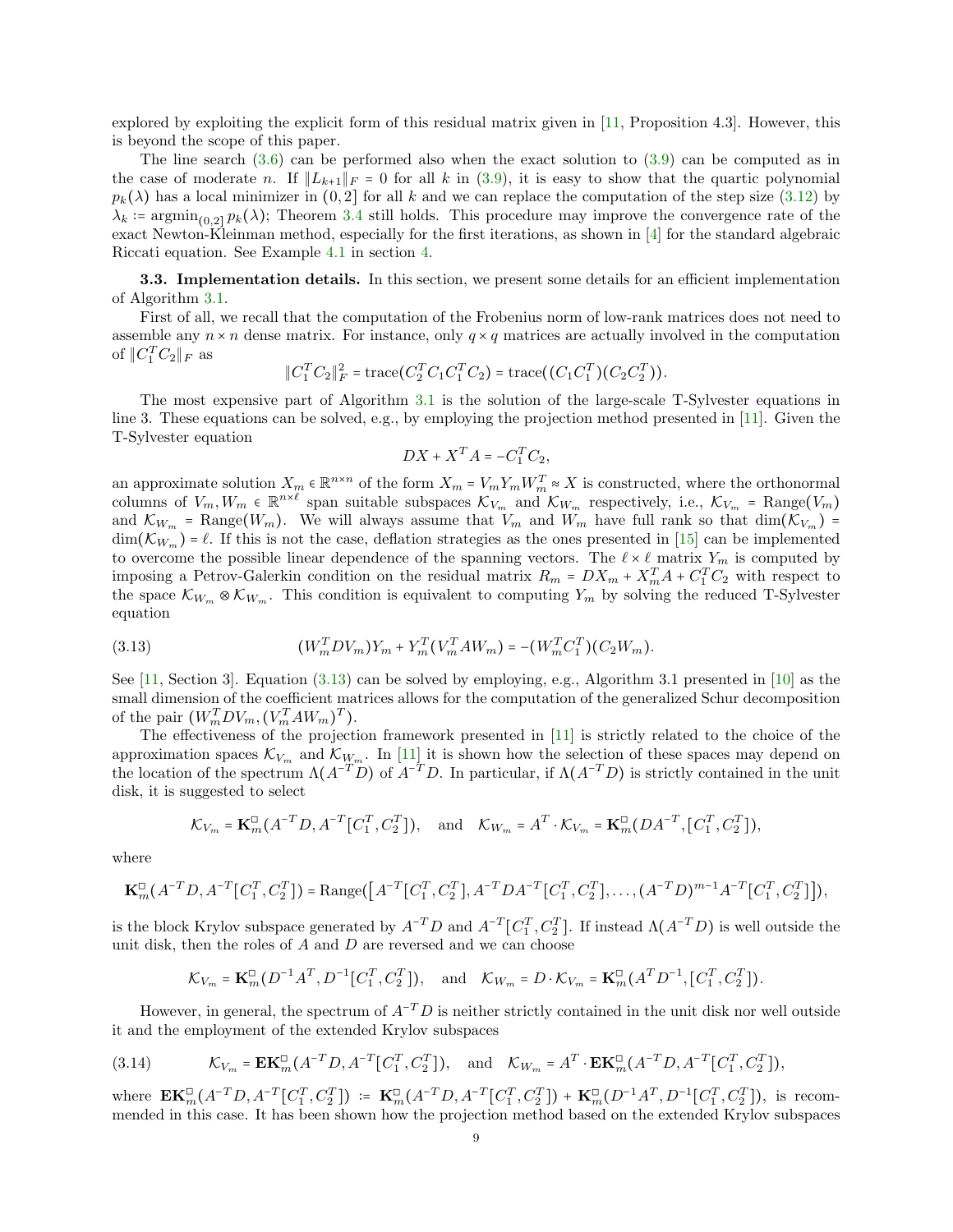[\(3.14\)](#page-8-2) performs quite well in most of the results reported in [\[11,](#page-14-15) Section 7] and if this procedure fails to converge, then also the projection schemes based on the block Krylov subspaces above fail as well. Therefore, we also adopt the extended Krylov subspaces [\(3.14\)](#page-8-2) as approximation spaces in the solution of the sequence of T-Sylvester equations [\(3.4\)](#page-4-2) arising from the inexact Newton-Kleinman scheme.

The coefficient matrix defining the equations in [\(3.4\)](#page-4-2) are of the form  $D - X_k^T B_1 B_2^T$  and  $A - B_1 B_2^T X_k$  so that the spaces

$$
\mathbf{EK}_{m}^{\square}((A-B_1B_2^TX_k)^{-T}(D-X_k^TB_1B_2^T),(A-B_1B_2^TX_k)^{-T}[C_1^T,C_2^T,X_k^TB_1,X_k^TB_2]),
$$

and

$$
(A - B_1 B_2^T X_k)^T \cdot \mathbf{EK}_m^{\square}((A - B_1 B_2^T X_k)^{-T} (D - X_k^T B_1 B_2^T), (A - B_1 B_2^T X_k)^{-T} [C_1^T, C_2^T, X_k^T B_1, X_k^T B_2]),
$$

have to be computed at each Newton step  $k \geq 0$ . Such constructions require to solve linear systems of the form  $(A + MN^T)z = y$  where  $M, N \in \mathbb{R}^{n \times p}$  are low-rank and the Sherman-Morrison-Woodbury (SMW) formula

$$
(A - MN^T)^{-1} = A^{-1} + A^{-1}M(I - N^T A^{-1}M)^{-1} N^T A^{-1},
$$

can be employed to this end. See, e.g., [\[13,](#page-14-21) Equation (2.1.4)].

Algorithm [3.2](#page-9-0) summarizes the projection method for the solution of the  $(k + 1)$ -st T-Sylvester equa-tion [\(3.4\)](#page-4-2) where we suppose that the k-th iterate  $X_k$  is given in low-rank format, namely  $X_k = P_{1,k} P_{2,k}^T$ ,  $P_k \in \mathbb{R}^{n \times t_k}, t_k \ll n.$ 

<span id="page-9-0"></span>Algorithm 3.2 Extended Krylov subspace method for T-Sylvester equations.

 $\text{input} \; : A, D \in \mathbb{R}^{n \times n}, \, B_1, B_2 \in \mathbb{R}^{n \times p}, \, C_1, C_2 \in \mathbb{R}^{q \times n}, \, P_{1,k}, P_{2,k} \in \mathbb{R}^{n \times t_k}, \, t_k \ll n, \, \varepsilon > 0, \, m_{\text{max}} > 0$ output:  $\widetilde{P}_{1,k+1}, \widetilde{P}_{2,k+1} \in \mathbb{R}^{n \times t_{k+1}}, t_{k+1} \ll n$ , s.t.  $\widetilde{X}_{k+1} = \widetilde{P}_{1,k+1} \widetilde{P}_{2,k+1}^T$  is an approximate solution to  $(3.4)$ 

**1** Set  $\boldsymbol{\alpha} = P_{1,k}^T B_1$  and  $\boldsymbol{\beta} = P_{1,k}^T B_2$ 

2 Set  $H = [C_1^T, C_2^T, P_{2,k}\alpha, P_{2,k}\beta]$ 

**3** Perform economy-size QR,  $[H, (A - B_1(B_2^T P_k)P_k^T)^{-1}H] = [\mathcal{V}_1^{(1)}, \mathcal{V}_1^{(2)}]\gamma$ , where  $\gamma \in \mathbb{R}^{4(q+p)\times 4(q+p)}$ 

- 4 Set  $V_1 = [\mathcal{V}_1^{(1)}, \mathcal{V}_1^{(2)}]$
- 5 *W*<sub>1</sub> ← orthonormalize the columns of  $(A B_1 \boldsymbol{\beta}^T P_{2,k}^T)^T V_1$
- for  $m = 1, 2, ...,$  till  $m_{\text{max}}$  do<br>
| Compute next basis block  $V_{m+1}$  as in [11] and set  $V_{m+1} = [V_m, V_{m+1}]$ 6 Compute next basis block  $V_{m+1}$  as in [\[11\]](#page-14-15) and set  $V_{m+1} = [V_m, V_{m+1}]$
- $7 \mid W_{m+1} \leftarrow$  orthonormalize the columns of  $(A B_1 \boldsymbol{\beta}^T P_{1,k}^T)^T V_{m+1}$  w.r.t.  $W_m$
- 

8   
Set 
$$
W_{m+1} = [W_m, W_{m+1}]
$$
  
9   
Update  $T_m = W_m^T (D - P_{2,k} \alpha B_2^T) V_m$ ,  $K_m = V_m^T (A - B_1 \beta^T P_{2,k}^T) W_m$  as in [11]

- 10 Update  $G_1 = W_m^T[C_1^T, P_{2,k}\boldsymbol{\alpha}]$  and  $G_2 = W_m^T[C_2^T, P_{2,k}\boldsymbol{\beta}^T]$
- 11 Solve  $T_m Y_m + Y_m^T K_m = -G_1 G_2^T$  $\inf_{\mathbf{H}} \|L_{k+1}\|_F = \| (D - P_{2,k} \mathbf{\alpha} B_2^T)(V_m Y_m W_m^T) + (V_m Y_m W_m^T)^T (A - B_1 \mathbf{\beta}^T P_{2,k}) + P_{2,k} \mathbf{\alpha} \mathbf{\beta}^T P_{2,k} + C_1^T C_2 \|_F \leq \varepsilon$ then 12 | Break and go to 13 end end

13 Factorize  $Y_m$  and retain  $\widehat{Y}_{1,m}, \widehat{Y}_{2,m} \in \mathbb{R}^{4m(q+p)\times t_{k+1}}, t_{k+1} \leq 4m(q+p), \widehat{Y}_{1,m}\widehat{Y}_{2,m}^T \approx Y_m$ 14 Set  $\widetilde{P}_{1,k+1} = V_m \widehat{Y}_{1,m}, \ \widetilde{P}_{2,k+1} = W_m \widehat{Y}_{2,m}$ 

To compute the residual norm  $\|L_{k+1}\|_F$  we do not need to construct the dense  $n \times n$  residual matrix  $L_{k+1} = (D - P_{2,k} \alpha B_2^T)(V_m Y_m W_m^T) + (V_m Y_m W_m^T)^T (A - B_1 \beta^T P_{2,k}) + P_{2,k} \alpha \beta^T P_{2,k} + C_1^T C_2$ . Indeed, it is easy to show that

$$
||L_{k+1}||_F = ||\boldsymbol{\tau}_{m+1,m}(e_m^T \otimes I_{4(p+q)})Y_m||_F,
$$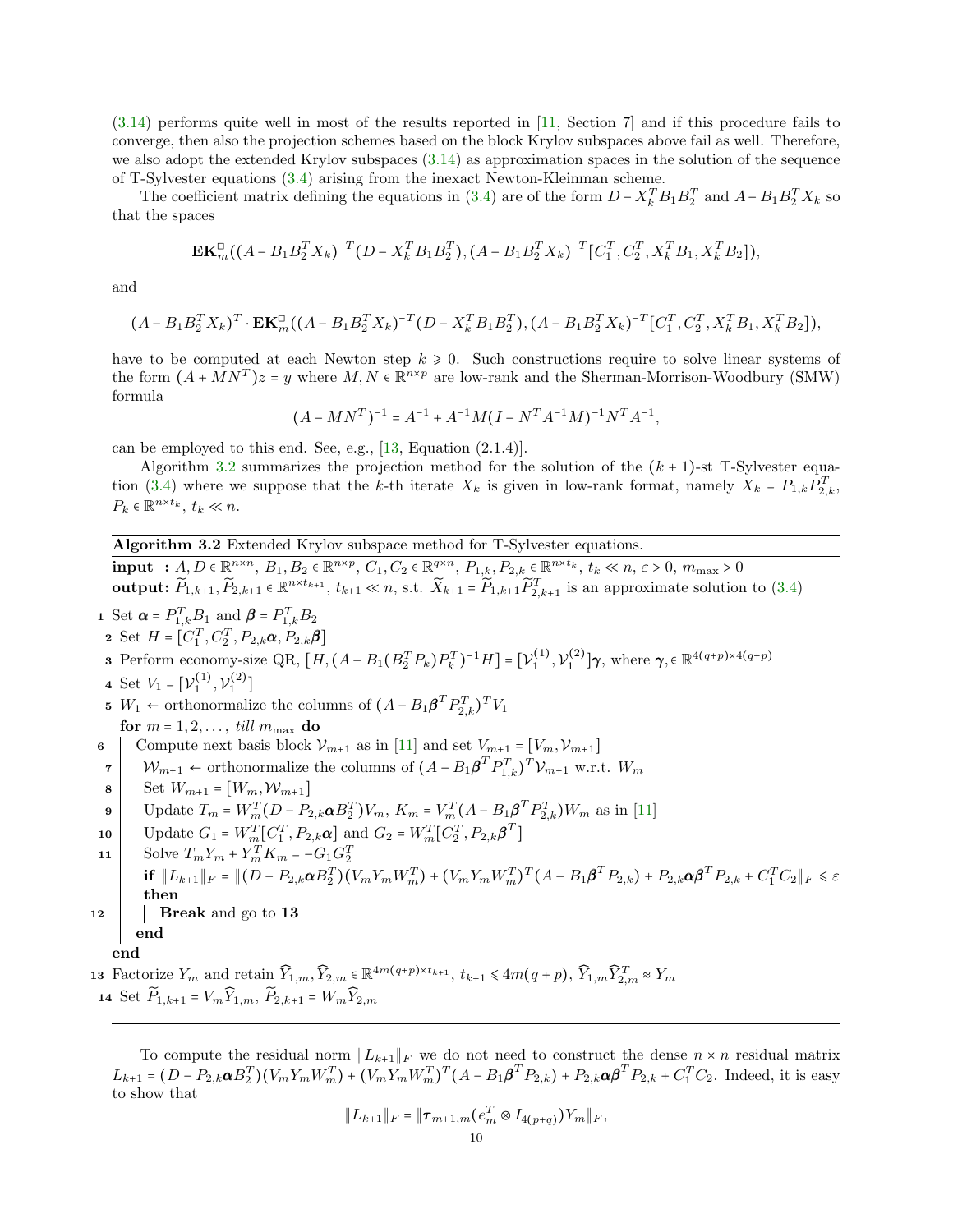where  $\tau_{m+1,m} \coloneqq W_{m+1}^T (D - P_{2,k} \alpha B_2^T) V_m$  and  $e_m \in \mathbb{R}^m$  is the m-th canonical basis vector of  $\mathbb{R}^m$ . See [\[11,](#page-14-15) Proposition 5.1]. At the k-th iteration of the Newton-Kleinman scheme we can set  $\varepsilon = \eta_k \|\mathcal{R}_T(X_k)\|_F$  as inner tolerance for Algorithm [3.2.](#page-9-0)

The computation of the coefficients in [\(3.11\)](#page-5-2) needed for calculating the step-size  $\lambda_k$  can be carried out at low cost. Indeed, even if it is not evident, all the quantities in  $(3.11)$  consist of inner products with low-rank matrices and they are thus cheap to evaluate as recalled at the beginning of this section. In particular, if  $X_k = P_{1,k} P_{2,k}^T$  is the k-th iterate of the Newton-Kleinman scheme and  $\widetilde{X}_{k+1} = \widetilde{P}_{1,k+1} \widetilde{P}_{2,k+1}^T$  is the matrix computed by Algorithm [3.2,](#page-9-0) then we can write

$$
\mathcal{R}_{T}(X_{k}) = DX_{k} + X_{k}^{T} A - X_{k}^{T} B_{1} B_{2}^{T} X_{k} + C_{1} C_{2}^{T}
$$
\n
$$
= [DP_{1,k}, P_{2,k}, -P_{2,k} (P_{1,k}^{T} B_{1}), C_{1}^{T}] [P_{2,k}, A^{T} P_{1,k}, P_{2,k} (P_{1,k}^{T} B_{2}), C_{2}^{T}]^{T},
$$
\n
$$
L_{k+1} = (D - X_{k}^{T} B_{1} B_{2}^{T}) \widetilde{X}_{k+1} + \widetilde{X}_{k+1}^{T} (A - B_{1} B_{2}^{T} X_{k}) + X_{k}^{T} B_{1} B_{2}^{T} X_{k} + C_{1}^{T} C_{2}
$$
\n
$$
= [D\widetilde{P}_{1,k+1}, -P_{2,k} \alpha \widetilde{\beta}^{T}, \widetilde{P}_{2,k+1}, \widetilde{P}_{2,k+1}, \widetilde{\beta}_{2,k+1} \widetilde{\alpha}^{T}, C_{1}^{T}].
$$
\n
$$
[\widetilde{P}_{2,k+1}, \widetilde{P}_{2,k+1}, A^{T} \widetilde{P}_{1,k+1}, -P_{2,k} (\beta \widetilde{\alpha}^{T}), \widetilde{P}_{2,k+1} \widetilde{\beta}^{T}, C_{2}^{T}]^{T},
$$
\n
$$
S_{k} = \widetilde{X}_{k+1} - X_{k} = [\widetilde{P}_{1,k+1}, -P_{1,k}][\widetilde{P}_{2,k+1}, P_{2,k}]^{T},
$$

where  $\boldsymbol{\alpha} = P_{1,k}^T B_1$ ,  $\boldsymbol{\beta} = P_{1,k}^T B_2$ ,  $\widetilde{\boldsymbol{\alpha}} = \widetilde{P}_{1,k+1}^T B_1$  and  $\widetilde{\boldsymbol{\beta}} = \widetilde{P}_{1,k+1}^T B_2$ .

<span id="page-10-0"></span>4. Numerical examples. In this section we report some results regarding the numerical solution of the nonsymmetric T-Riccati equation [\(1.1\)](#page-0-0). Different instances of [\(1.1\)](#page-0-0) are considered and both the small-scale and the large-scale scenario are addressed.

When  $n$  is moderate, the T-Sylvester equations arising from the Newton-Kleinman scheme  $(3.1)$  are solved by means of Algorithm 3.1 presented in  $[10]$ . We show that also when equations  $(3.1)$  are solved exactly, a line search can improve the convergence rate of the Newton-Kleinman scheme by maintaining a monotone decrease in the residual norm. We always set the threshold for the relative residual norm to be equal to  $10^{-12}$  for small n. Moreover, we report the number of iterations, i.e., the number of T-Sylvester equations solved, to achieve such accuracy, the final relative residual norm and the overall computational time in seconds.

For large problem dimensions, the inexact Newton-Kleinman method is employed in the solution of [\(1.1\)](#page-0-0) together with Algorithm [3.2](#page-9-0) as inner solver. The tolerance for the outer relative residual norm achieved by the Newton scheme is set to 10−<sup>6</sup> while the one for the inner solver changes as the iterations proceed accordingly to the discussion in section [3.3](#page-8-0) where  $\eta_k = 1/(1 + k^3)$ . Also in the large-scale setting we report the total number of T-Sylvester equations that need to be solved to get the desired accuracy, along with the average number of inner iterations, the final relative residual norm and the computational time for solving the problem. Moreover, since the memory requirements are one of the main issue in the numerical solution of large-scale matrix equations, we also document the storage demand of the solution process which corresponds to the dimension of the largest spaces [\(3.14\)](#page-8-2) constructed. The rank of the final numerical solution is reported to show that, at least in the tested examples, a low-rank approximate solution to [\(1.1\)](#page-0-0) can be sought.

All results were obtained with MATLAB R2017b [\[19\]](#page-14-22) on a Dell machine with two 2GHz processors and 128 GB of RAM.

<span id="page-10-1"></span>EXAMPLE 4.1. In the first example, we consider the same coefficient matrices as in  $[11,$  Numerical test 7.1]. In particular, the matrices  $D, A \in \mathbb{R}^{n \times n}$  come from the finite difference discretization on the unit square of the 2-dimensional differential operators

$$
\mathcal{L}_D(u) = -u_{xx} - u_{yy} + y(1-x)u_x + \gamma u
$$
, and  $\mathcal{L}_A(u) = -u_{xx} - u_{yy}$ ,

respectively, and  $\gamma = 10^4$ . Homogeneous Dirichlet boundary conditions are considered.

We first tackle the case of moderate problem dimensions and choose  $B, C \in \mathbb{R}^{n \times n}$  to be full random matrices.

In Table [4.1](#page-11-0) we report the results for different  $n$ .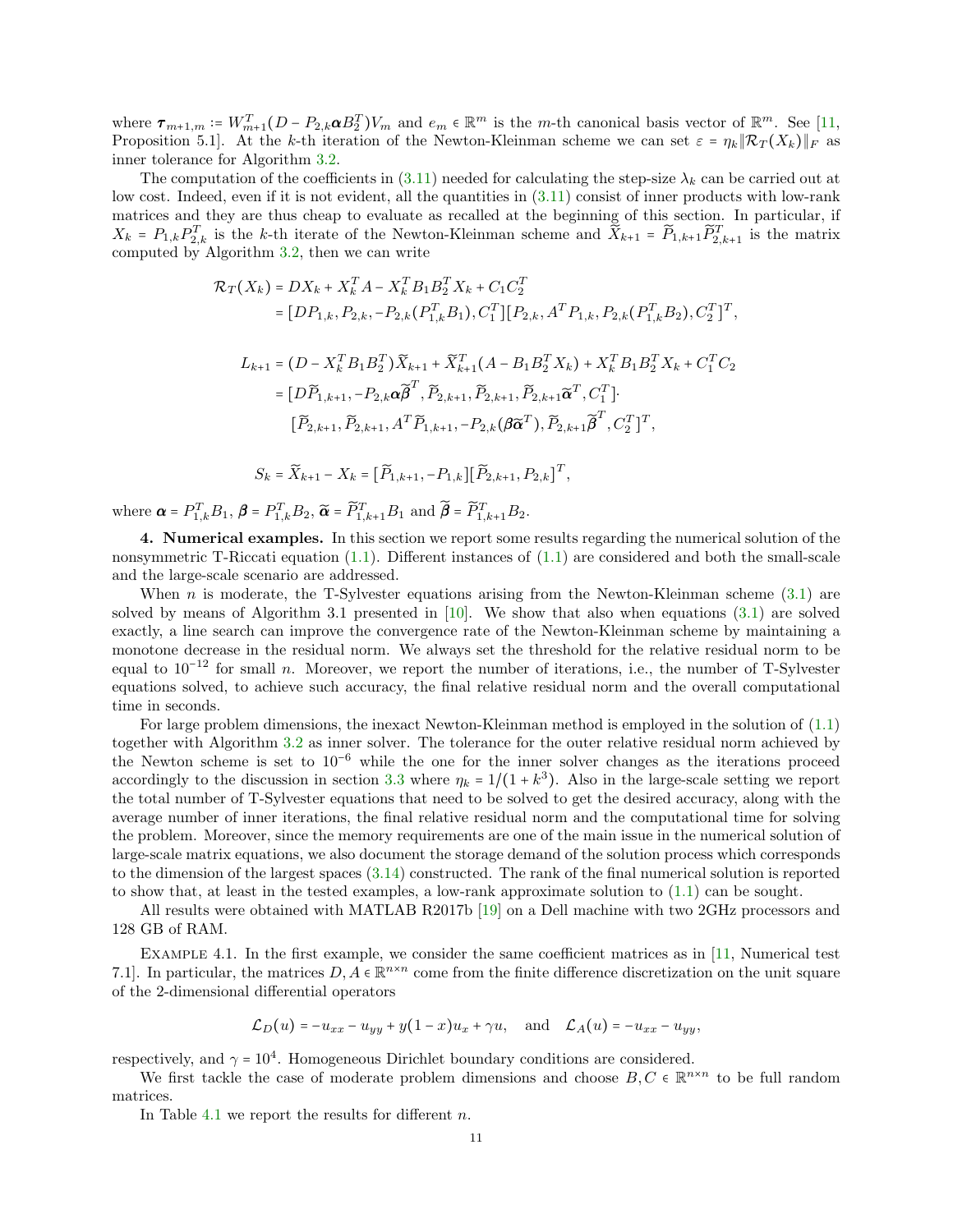|                    | $n_{\rm c}$ | lts. | Rel. Res   | Time (secs) |
|--------------------|-------------|------|------------|-------------|
| $w$ /o line search | 324         |      | 8.51e-15   | 11.28       |
| $w/$ line search   |             |      | $2.99e-14$ | 7.54        |
| $w$ /o line search | 784         | 10   | $8.62e-14$ | 99.94       |
| $w/$ line search   |             |      | $2.32e-14$ | 73.73       |

<span id="page-11-0"></span>Table 4.1: Example [4.1.](#page-10-1) Results for different values of (moderate)  $n$ .

<span id="page-11-1"></span>Fig. 4.1: Example [4.1.](#page-10-1) Relative residual norms produced by the Newton-Kleinman with and without line search for  $n = 784$ .



For this example, the exact line search discussed at the end of section [3.2](#page-4-0) is effective in decreasing the number of iterations necessary to achieve the prescribed accuracy leading to a speed-up of the solution process. In particular, a small step-size  $\lambda_1$  is computed at the first iteration avoiding an increment in the relative residual norm and allowing us to faster reach the region where quadratic convergence occurs. This is apparent from Figure [4.1](#page-11-1) where the relative residual norms produced by the Newton-Kleinman method with and without line search are plotted for the case  $n = 784$ . We can appreciate how a monotone decrease in the relative residual norm is obtained if the line search is performed.

In the large-scale setting, we consider low-rank matrices  $B = B_1 B_2^T$ ,  $B_1, B_2 \in \mathbb{R}^{n \times p}$  and  $C = C_1 C_2^T$ ,  $C_1, C_2 \in \mathbb{R}^{n \times q}$ , such that  $B_i, C_i$  have unit norm and random entries for  $i = 1, 2$ . The matrices A and D are as before.

<span id="page-11-2"></span>In Table [4.2](#page-11-2) we report the results for different values of  $p$ ,  $q$  and  $n$ .

| $\, n$ | $\boldsymbol{p}$ | $\boldsymbol{q}$ | Its (inner)              | Mem.  | Rank(X)                  | Rel. Res. | Time<br>(secs) |  |  |
|--------|------------------|------------------|--------------------------|-------|--------------------------|-----------|----------------|--|--|
|        |                  |                  | 13(6.46)                 | 160   | 28                       | 8.33e-7   | 15.65          |  |  |
| 10,000 |                  | 5                | 6(6.66)                  | 624   | 87                       | 5.14e-7   | 52.15          |  |  |
|        | 5                | 10               | 6(6.00)                  | 1,560 | 186                      | $4.39e-7$ | 110.12         |  |  |
|        |                  |                  | 15(10.60)                | 352   | 26                       | 5.18e-7   | 69.19          |  |  |
| 22,500 |                  | 5                | convergence not achieved |       |                          |           |                |  |  |
|        | 5                | 10               | convergence not achieved |       |                          |           |                |  |  |
|        |                  |                  | convergence not achieved |       |                          |           |                |  |  |
| 32,400 |                  | 5                |                          |       | convergence not achieved |           |                |  |  |
|        | 5                | 10               | convergence not achieved |       |                          |           |                |  |  |

Table 4.2: Example [4.1.](#page-10-1) Results for different values of  $p, q$  and  $n$ .

We notice that for the largest values of  $n$ , the inexact Newton-Kleinman method does not always achieve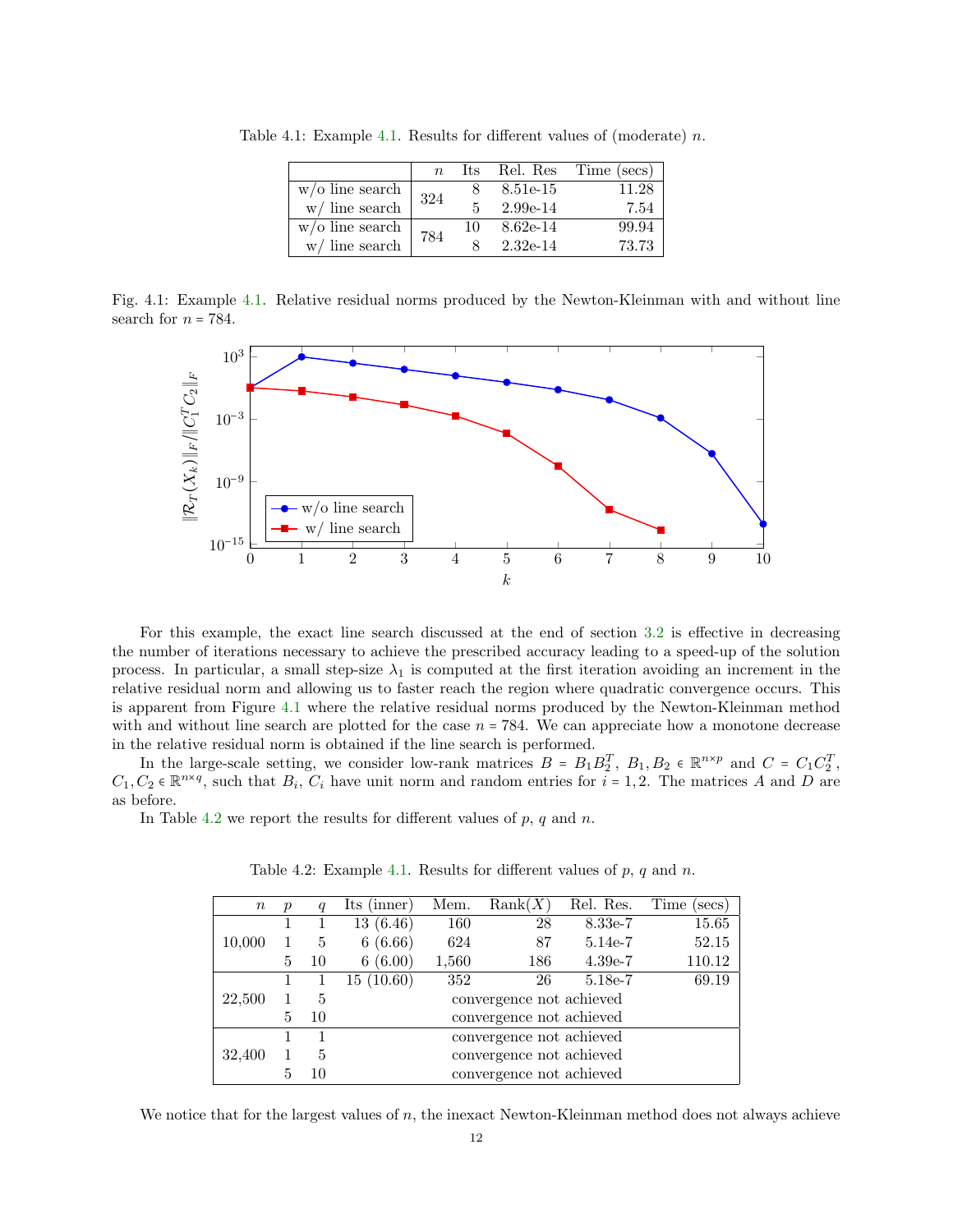<span id="page-12-2"></span>Fig. 4.2: Example [4.1,](#page-10-1)  $n = 22,500$ ,  $p = 1$  and  $q = 5$ . Left:  $\|\mathcal{R}_T(X_k)\|_F / \|C_1^T C_2\|_F$  for  $k = 0, \ldots, 7$ . Right: rela-tive residual norm produced by Algorithm [3.2](#page-9-0) when applied to equation [\(4.1\)](#page-12-0) (solid line) and  $\eta_7 \cdot ||\mathcal{R}_T(X_7)||_F$ (dashed line).



the desired accuracy in terms of relative residual norm. Indeed, for a certain  $k > 0$ , Algorithm [3.2](#page-9-0) does not manage to solve the k-th equation  $(3.1)$  of the Newton-Kleinman scheme<sup>[2](#page-12-1)</sup> and we thus stop the process. In Figure [4.2](#page-12-2) (left) we plot in logarithmic scale the T-Riccati relative residual norm for the case  $n = 22,500$  and  $p = 1$ ,  $q = 5$ . For this example, the residual norm decreases (non monotonically) until Algorithm [3.2](#page-9-0) is no longer able to solve the eighth T-Sylvester equation

<span id="page-12-0"></span>(4.1) 
$$
(D - X_7^T B_1 B_2^T) \widetilde{X}_8 + \widetilde{X}_8^T (A - B_1 B_2^T X_7)^T = -X_7^T B_1 B_2^T X_7 - C_1^T C_2.
$$

In particular, in Figure [4.2](#page-12-2) (right), the relative residual norm (solid line) produced by Algorithm [3.2](#page-9-0) when applied to equation [\(4.1\)](#page-12-0) is reported. We can appreciate how the residual norm smoothly decreases in the first 18 iterations and, after an erratic phase, it starts increasing until the 35th iteration when we stop the procedure. In Figure [4.2](#page-12-2) (right) we also plot the threshold (dashed line) passed to Algorithm [3.2,](#page-9-0) i.e.,  $\eta_7 \cdot \|\mathcal{R}_T(X_7)\|_F$ , and we can realize how the relative residual norm gets very close to the desired accuracy without reaching it. A similar behaviour has been observed also for the other tests where the convergence has not been achieved. We think it may be interesting to further study the convergence property of Algorithm [3.2](#page-9-0) as also the solution of the T-Riccati equation [\(1.1\)](#page-0-0) can benefit from this.

When the desired accuracy is achieved, the rank of the computed numerical solution  $X$  is rather small compared to the problem size n, for all the tested values of p and q. This suggests that it may be reasonable to investigate in depth the trend of the singular values of the exact solution to [\(1.1\)](#page-0-0) in order to justify the search for low-rank approximate solutions and the development of low-rank numerical schemes.

Example 4.2. The second example we consider consists in a slight modification of [\[14,](#page-14-16) Example 6.1].

<span id="page-12-3"></span>In the small-scale setting we generate a random matrix  $R = \text{rand}(2n, 2n) \in \mathbb{R}^{2n \times 2n}$  and define  $W =$ diag(R1) – R where  $\mathbf{1} = (1, \ldots, 1)^T \in \mathbb{R}^{2n}$ . Then  $A, D \in \mathbb{R}^{n \times n}$  are chosen according to the partition

$$
W = \begin{bmatrix} D & M \\ N & A \end{bmatrix},
$$

and  $B = -N/\|N\|_F$ . We also define the exact solution to [\(1.1\)](#page-0-0) as an  $n \times n$  matrix  $X_{\text{exact}}$  with random entries and unit norm and we compute  $C = DX_{\text{exact}} + X_{\text{exact}}^T A - X_{\text{exact}}^T B X_{\text{exact}}.$ 

The results for different  $n$  are collected in Table [4.3](#page-13-1) where we also report the relative error between the computed solution and  $X_{\texttt{exact}}$ .

The Newton-Kleinman method with line search performs in a very similar manner with respect to the case where no line search is used. Indeed, in this example, the computed step-size  $\lambda_k$  is always close to one. for every  $k$ .

<span id="page-12-1"></span> $2$ Some examples where Algorithm [3.2](#page-9-0) does not converge are reported also in [\[11\]](#page-14-15).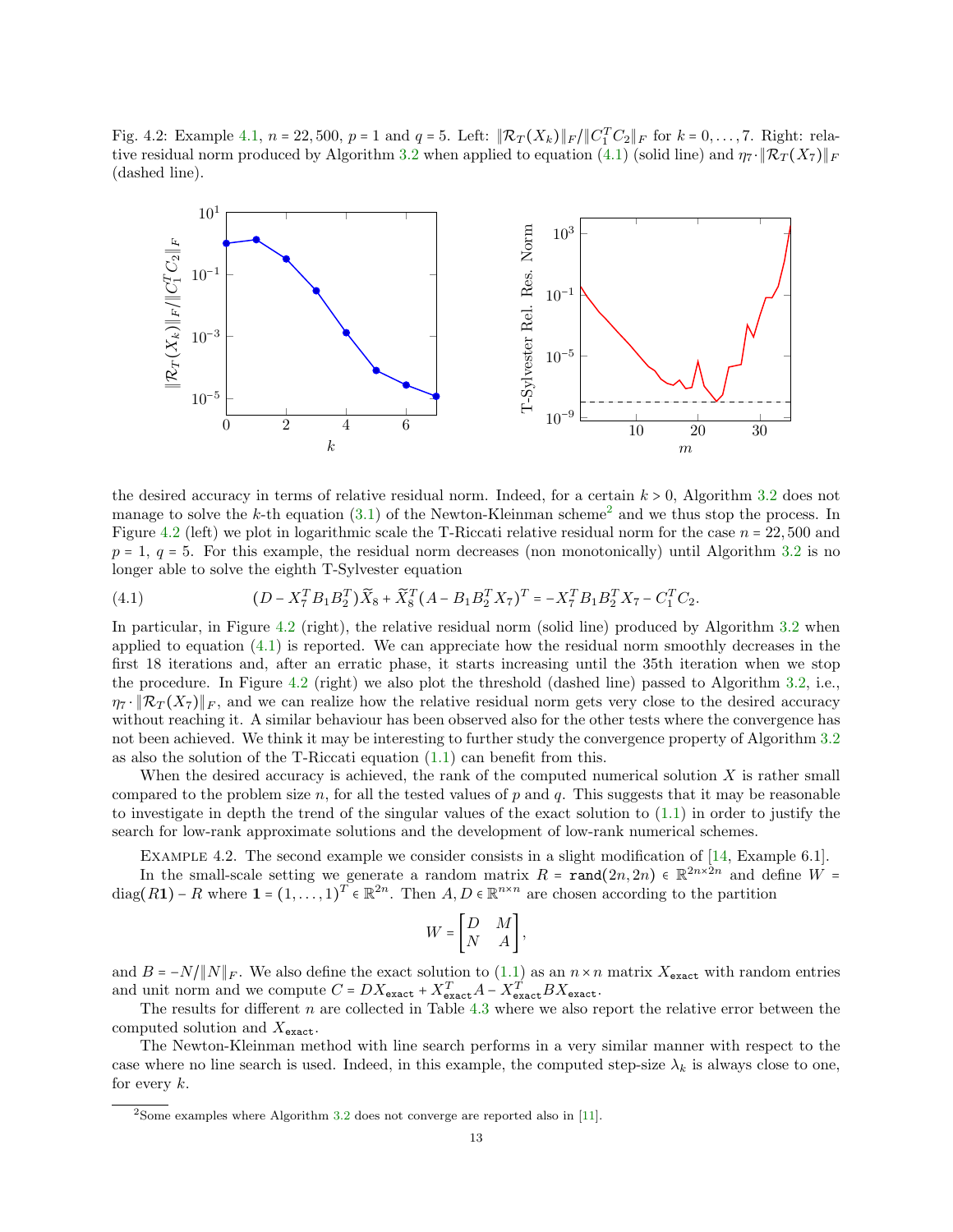|                    | $n_{\rm c}$ | -lts |            |            | Rel. Res. Err. Rel. Time (secs) |
|--------------------|-------------|------|------------|------------|---------------------------------|
| $w$ /o line search | 500         | 3    | $1.06e-14$ | 7.78e-11   | 10.80                           |
| $w/$ line search   |             |      | 3.48e-13   | $6.01e-10$ | 10.84                           |
| $w$ /o line search | 1,000       | 3    | $1.49e-14$ | $9.33e-10$ | 78.59                           |
| $w/$ line search   |             | २    | $1.78e-13$ | 1.45e-9    | 78.99                           |

<span id="page-13-1"></span>Table 4.3: Example [4.2.](#page-12-3) Results for different values of (moderate)  $n$ .

For the large-scale setting we have to construct the coefficient matrices in a different way to be able to allocate them. To this end we compute two sparse matrices  $F, G \in \mathbb{R}^{n \times n}$  with random entries via the MATLAB function sprand<sup>[3](#page-13-2)</sup> and we shift them to ensure their nonsingularity. We thus define  $D = F + (\rho(F) + 1)I$  and  $A = G + \left( \rho(G) + 20 \right) I$ . As in Example [4.1,](#page-10-1) we consider low-rank matrices  $B = B_1 B_2^T$ ,  $B_1, B_2 \in \mathbb{R}^{n \times p}$  and  $C = C_1 C_2^T$ ,  $C_1$ ,  $C_2 \in \mathbb{R}^{n \times q}$  such that  $B_i$ ,  $C_i$  have unit norm and random entries for  $i = 1, 2$ .

<span id="page-13-3"></span>In Table [4.4](#page-13-3) we report the results for different values of  $p, q$  and  $n$ .

| $\, n$  | $\boldsymbol{p}$ | q  | Its<br>(inner) | Mem. | Rank(X) | Rel. Res.  | Time<br>secs) |
|---------|------------------|----|----------------|------|---------|------------|---------------|
|         |                  |    | 4(1.5)         | 32   | 4       | $6.19e-7$  | 0.16          |
| 10,000  |                  | 5  | 5(1.8)         | 144  | 29      | 1.18e-8    | 1.11          |
|         | 5                | 10 | 5(1.8)         | 360  | 60      | $2.35e-9$  | 3.27          |
| 50,000  |                  | 1  | 4(1.5)         | 32   | 4       | $6.48e-7$  | 0.79          |
|         |                  | 5  | 5(1.8)         | 144  | 29      | $1.18e-8$  | 5.44          |
|         | 5                | 10 | 5(1.8)         | 360  | 60      | $1.19e-9$  | 14.88         |
| 100,000 |                  |    | 4(1.5)         | 32   | 4       | $6.30e-9$  | 1.48          |
|         |                  | 5  | 5(1.8)         | 144  | 28      | 1.80e-8    | 11.33         |
|         | 5                | 10 | 5(1.8)         | 360  | 60      | $4.71e-10$ | 24.49         |

Table 4.4: Example [4.2.](#page-12-3) Results for different values of  $p, q$  and  $n$ .

In this example, we manage to reach the desired accuracy for every value of  $p$ ,  $q$  and  $n$  we tested. Moreover, the numerical solution turns out to be low-rank in all the experiments we ran.

We notice that the computational timings in Table [4.4](#page-13-3) are several orders of magnitude smaller than the ones reported in Table [4.2](#page-11-2) even when the problem dimension, the rank of B and C and the number of outer iterations are very similar. This is mainly due to the following factors. The average numbers of inner iterations in Table [4.2](#page-11-2) is larger than the ones reported in Table [4.4.](#page-13-3) Therefore, even if we solve a similar number of T-Sylvester equations to converge, the ones in Example [4.1](#page-10-1) require a larger space to be solved leading to an increment in both the memory allocation and the computational efforts. Moreover, each of these inner iterations is more expensive than a single inner iteration with the data of Example [4.2](#page-12-3) because of the different level of fill in of the coefficient matrices. For instance, for  $n = 10,000$ , the number of nonzero entries of A and D in Example [4.1](#page-10-1) is approximately 50,000 while in Example [4.2](#page-12-3) is 20,000.

<span id="page-13-0"></span>5. Conclusions. By taking inspiration from the rich literature about the algebraic Riccati equation, in this paper we investigated some theoretical and computational aspects of the nonsymmetric T-Riccati equation. Sufficient conditions for the existence and uniqueness of a minimal nonnegative solution  $X_{\min}$  have been provided. We have thoroughly explored the numerical computation of  $X_{\text{min}}$  and effective procedures for both small and large problem dimensions have been proposed. The reliability of the derived schemes has been established by showing their convergence to  $X_{\text{min}}$  whereas several numerical experiments illustrate their efficiency in terms of both memory requirements and computational time.

In the large-scale setting, low-rank approximate solutions turned out to be accurate in terms of relative residual norm. This suggests that it may be possible to show that the exact solution  $X_{\text{min}}$  presents a fast decay in its singular values and this will be the topic of future works. The projection scheme adopted to solve the T-Sylvester equations arising from the Newton-Kleinman iteration failed to converge in some

<span id="page-13-2"></span><sup>&</sup>lt;sup>3</sup>The density of the nonzero entries is set to be equal to  $1/n$ .